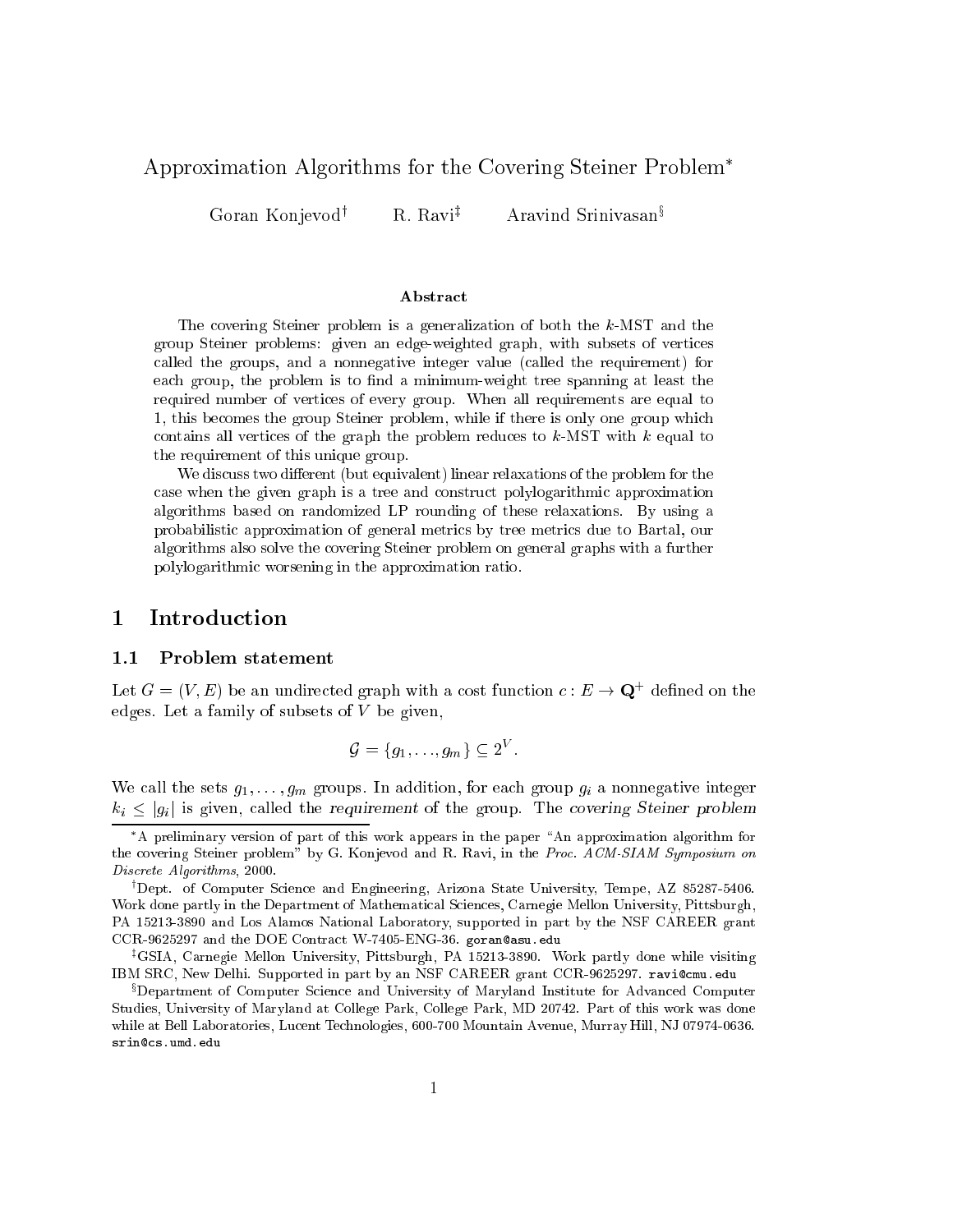(covering Steiner Tree) on G is the problem of finding a minimum-cost connected sub- $\alpha$  is at least kinematic contains at least  $\alpha$  in all intervals of group gives  $\alpha$  in  $\alpha$  in  $\alpha$  in  $\alpha$  in  $\alpha$  in  $\alpha$  in  $\alpha$  in  $\alpha$  in  $\alpha$  in  $\alpha$  in  $\alpha$  in  $\alpha$  in  $\alpha$  in  $\alpha$  in  $\alpha$  in  $\alpha$  in  $\alpha$  in  $\alpha$ the size of the largest group by  $N$ , and the largest requirement of a group by  $K$ . We all the group verti
es terminals.

## 1.2 (Non)standard notation and terminology

If  $S \subseteq V$  is a set of vertices of G, we write  $\partial S$  for the set of edges with exactly one endpoint in  $S$ . If  $y : E \to \mathbf{Q}$  is a function defined on a set  $E$ , we write  $y(E_+)$  for  $\sum_{e \in E'} y(e)$  for any set  $E' \subseteq E$ . In the sequel, we use two words—cost and weight—to mean one and the same thing.

#### 1.3 Assumptions

In order to simplify the exposition we make a number of other assumptions. For clarity we first list all of them and then explain why each may be made with almost no loss of generality.

 $(1)$  The graph G is a weighted tree.

(2) The groups are disjoint.

(3) We know one vertex spanned by the optimal solution (we give this vertex a spe
ial role and call it the root).

- (4) Every vertex belonging to a group has degree 1.
- (5) Every vertex of degree 1 belongs to some group.

All our algorithms assume that the given graph  $G$  is a weighted tree. Unfortunately we do not know how to generalize our algorithms (or, for that matter, the linear relaxations on whi
h the algorithms are based) to general graphs. However, the results of Bartal  $[3, 4]$  and Charikar et al.  $[6, 7]$ , give a way to reduce any one from a very broad lass of ombinatorial optimization problems dened on a general weighted graph to the same problem on a tree. We des
ribe this in slightly greater detail in Se
tion 5. Briefly, this assumption costs us an extra factor  $O(\log n \log \log n)$  in the approximation guarantee, where n is the number of nodes in the input graph, i.e.  $n = |V(G)|$ .

In some arguments, it will be convenient to assume that the groups are pairwise disjoint. There is no loss of generality: if a vertex v occurs in p groups,  $p \geq 1$ , attach p new vertices to v using newly created zero-cost edges. Assign each leaf of this star to one of the groups and remove v from all groups. In this new graph, the groups are disjoint sets of verti
es, and there is a ost-preserving bije
tion between overing Steiner trees in the two graphs.

Another useful assumption is that one vertex, called the root, of the optimal solution is known in advan
e. This assumption is ne
essary in order to run our rounding algorithms because they are "centralized": they grow the solution subtree from a single vertex. There is no loss of generality (only loss of efficiency), because we can run the algorithm for the rooted covering Steiner problem  $\leq N$  times, once for every possible hoi
e of the root vertex from say the smallest group.

Finally, we assume that every vertex belonging to a group has degree 1 in G. This may be a
hieved by adding a new vertex for ea
h group-vertex of degree greater than 1, onne
ting it to its original vertex by an edge of weight 0 and then removing the original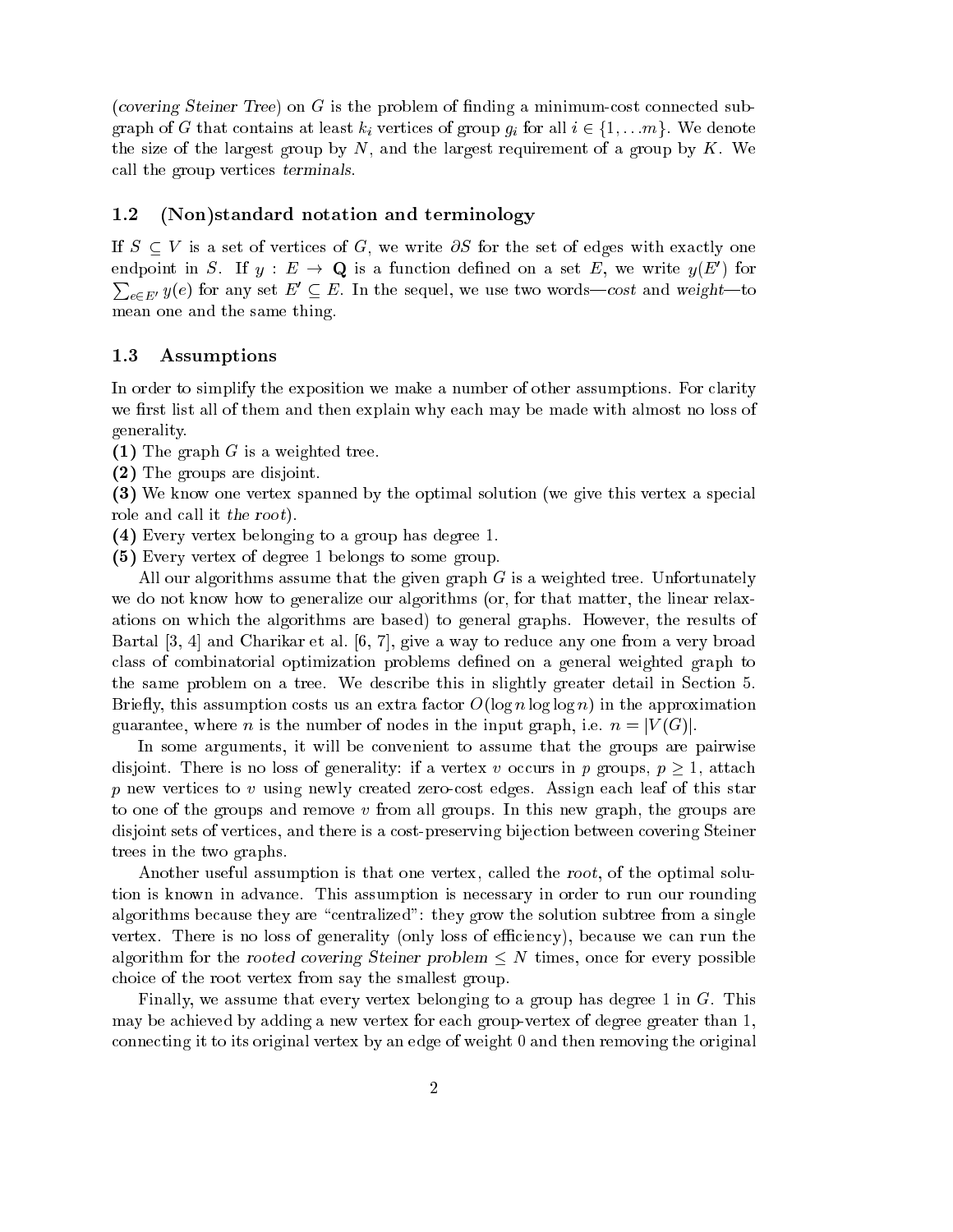vertex from the group. Also, it is easy to check that the problem remains unchanged if any vertex of degree 1 that does not belong to any group is removed.

### 1.4 Special cases

The covering Steiner problem generalizes two different NP-hard network design problems that have been studied recently. The first is the  $k$ -MST problem (see Ravi et al. [18], Fischetti et al. [9], Blum, Ravi and Vempala [5], and Garg  $[10]$ . The second is the group Steiner problem (see Reich and Widmayer [19], Garg, Konjevod and Ravi [12] and Charikar et al.  $[6]$ .

The  $k$ -MST problem is that of finding a minimum-cost connected subgraph that contains at least  $k$  nodes in an undirected graph with nonnegative edge-costs. The covering Steiner problem reduces to the k-MST problem when there is only one group and when all the verti
es in V belong to this group. The best-known approximation ratio is 2, achieved by an algorithm of Garg  $[11]$  as a culmination of the series of improvements on his original 3-approximation [10]; see the papers by Arya and Ramesh [2] (giving a 2.5-approximation) and Arora and Karakostas [1] (a  $(2 + \epsilon)$ -approximation for any fixed  $\epsilon > 0$ ). This problem can be solved in polynomial time on trees using dynamic programming.

The group Steiner problem is the restri
tion of the overing Steiner problem to unit-valued group requirements. This problem is at least as hard to approximate as the set over problem, be
ause even the spe
ial ase where the underlying graph is a star generalizes the classical set cover problem (Klein and Ravi [15]). Garg, Konjevod and Ravi  $[12]$  and Charikar et al.  $[6]$  give randomized and deterministic approximation algorithms for the group Steiner problem with (asymptotically equal) polylogarithmic approximation ratios.

Subsequent to our work, Even et al.  $[8]$  use an edge-cost-flow formulation for the overing Steiner problem and derive approximation algorithms with the same guarantees as those presented in this paper.

#### 1.5 Results

We first describe two linear relaxations of the covering Steiner problem on a tree. We show that they are equivalent and exhibit a graph for which they have a large integrality gap (arbitrarily close to  $K$ ). However, as shown in the preliminary version of this work  $[16]$ , even this does not preclude using either of these relaxations as a basis for a rounding algorithm with a polylogarithmic approximation guarantee. In particular, the main result in [16] is an  $O(\log N \log m \log K)$  randomized approximation algorithm for the covering Steiner problem on trees. Recall that N denotes the maximum size of a group (which is at most n, the number of nodes in  $G$ ), K denotes the maximum requirement of a group (which in turn is at most N) and m denotes the number of groups. In this paper, building on this previous paper, we present an improved approximation guarantee by using the stronger relaxation and a more involved analysis. Our algorithm gives a randomized approximation for the overing Steiner problem on a tree with guarantee  $O(\log N \log(mK))$ . As defined earlier, N denotes the maximum size of a group (which is at most n, the number of nodes in  $G$ ), K denotes the maximum requirement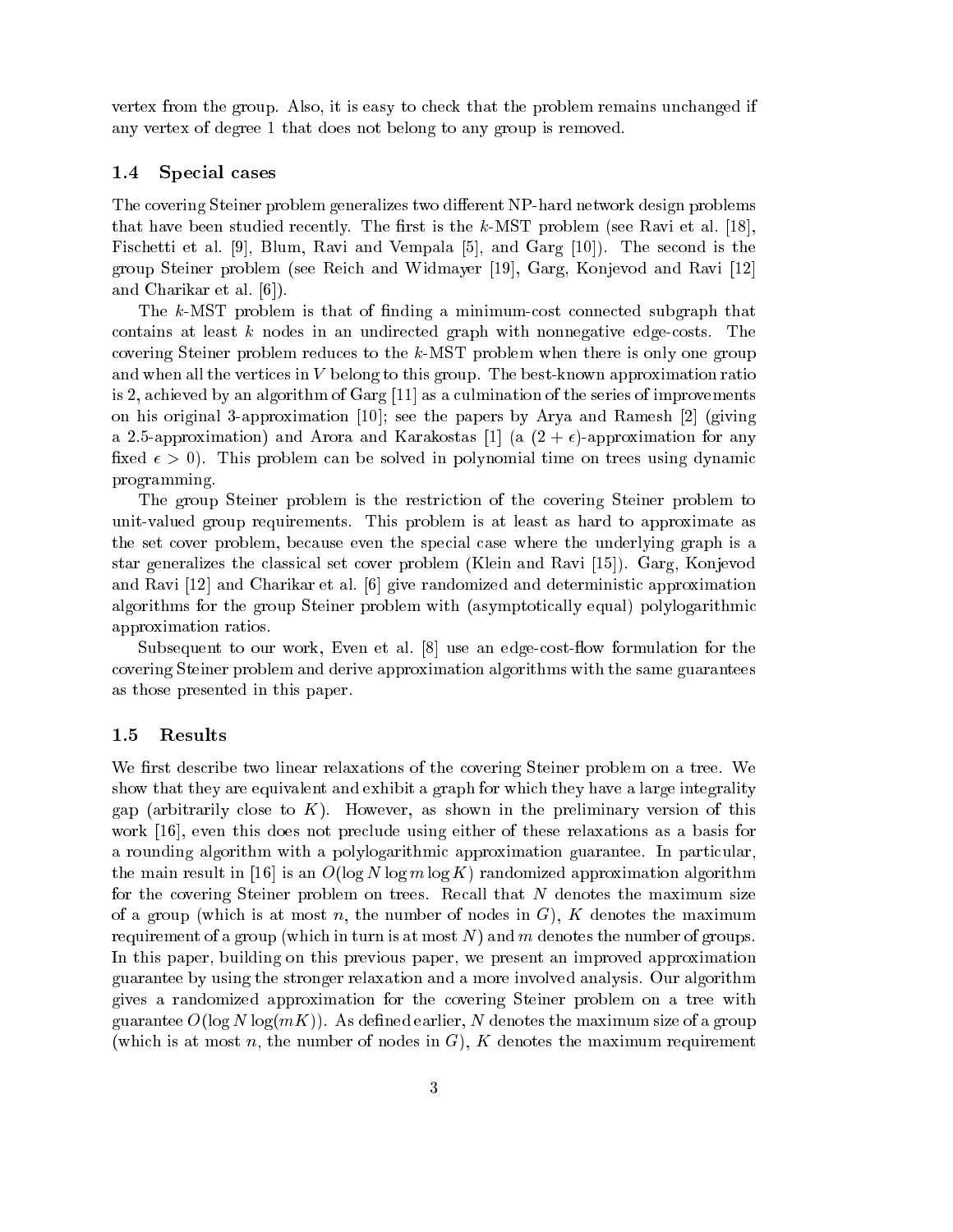of a group (which in turn is at most N) and m denotes the number of groups. For the group Steiner problem with  $K = 1$ , this approximation ratio matches the best-known ratio. The basi idea is that we grow a overing Steiner tree in several phases; we argue that the expected  $deficit$  (which is related to the yet-remaining coverage required) goes down fast enough, to establish the algorithm's performan
e.

We then present a second algorithm which is a refinement of the first, and which gives a better approximation guarantee when the maximum requirement of a group is large compared to the number of groups. This is achieved via a more careful rounding pro
edure at every phase. Randomization is a key ingredient in the rounding pro
ess of all our algorithms, and a tail bound of Janson  $[14]$  helps much in our analyses.

We do not make a complete attempt at optimizing the constants in our results.

#### 2Linear relaxations

## 2.1 The first relaxation

We present an integer programming formulation of the covering Steiner problem on a tree. Let the indicate  $\Omega$  $x_e = 1$  if  $e \in I$  (the covering Steiner tree), and  $x_e = 0$  otherwise. The cost of the solution x then equals  $\sum_{e \in E} c_e x_e$ , and we use this quantity as the objective function to minimize.

In addition to x we use variables  $y_1$  for  $i \in \{1, \ldots, K\}$  on the edges  $E$ . We think of  $y_1$ as supporting a unit flow from the root to one vertex of every group (whose requirement is at least 1). Similarly,  $y^2$  supports a unit now from the root to one vertex of every group whose requirement is at least  $\varphi$ . For a general  $i \leq \Lambda$ , we require  $y$  to support a unit of flow to every group whose requirement is at least  $i$ . That is,

$$
y^{i}(\partial S) \ge 1
$$
  
for all  $S \subseteq V$  such that  $r \in S$  and  
for all  $i$  such that for some group  $g$ ,  

$$
S \cap g = \emptyset \text{ and } k_{q} \ge i.
$$
 (2.1)

Of course, x must support  $y$  for all  $i$ :

$$
x_e \ge y_e^i \quad \text{for all } i. \tag{2.2}
$$

We refer to the  $y^i$  as "commodities" to underscore the similarity of our problem's formulation to multicommodity flow problems. We are asked to build a tree that conthe the the the root of group  $g_{\ell}$  to the the the there is a measure that the thought of association  $\alpha$ enough apa
ity on the edges of G to send a unit of ow to ki dierent verti
es of group give the similarity end the similar control of the shared the strip week, they we have the strip the share commodities, unlike the case in standard multicommodity flow.

Consider a group q with requirement k. If there is no repetition among the k vertices of group  $q$  reached by  $y_1, \ldots, y_n$ , then the edges given value 1 by at least one of these commodities span at least  $k$  vertices of  $g$ . However, in general, there may be vertices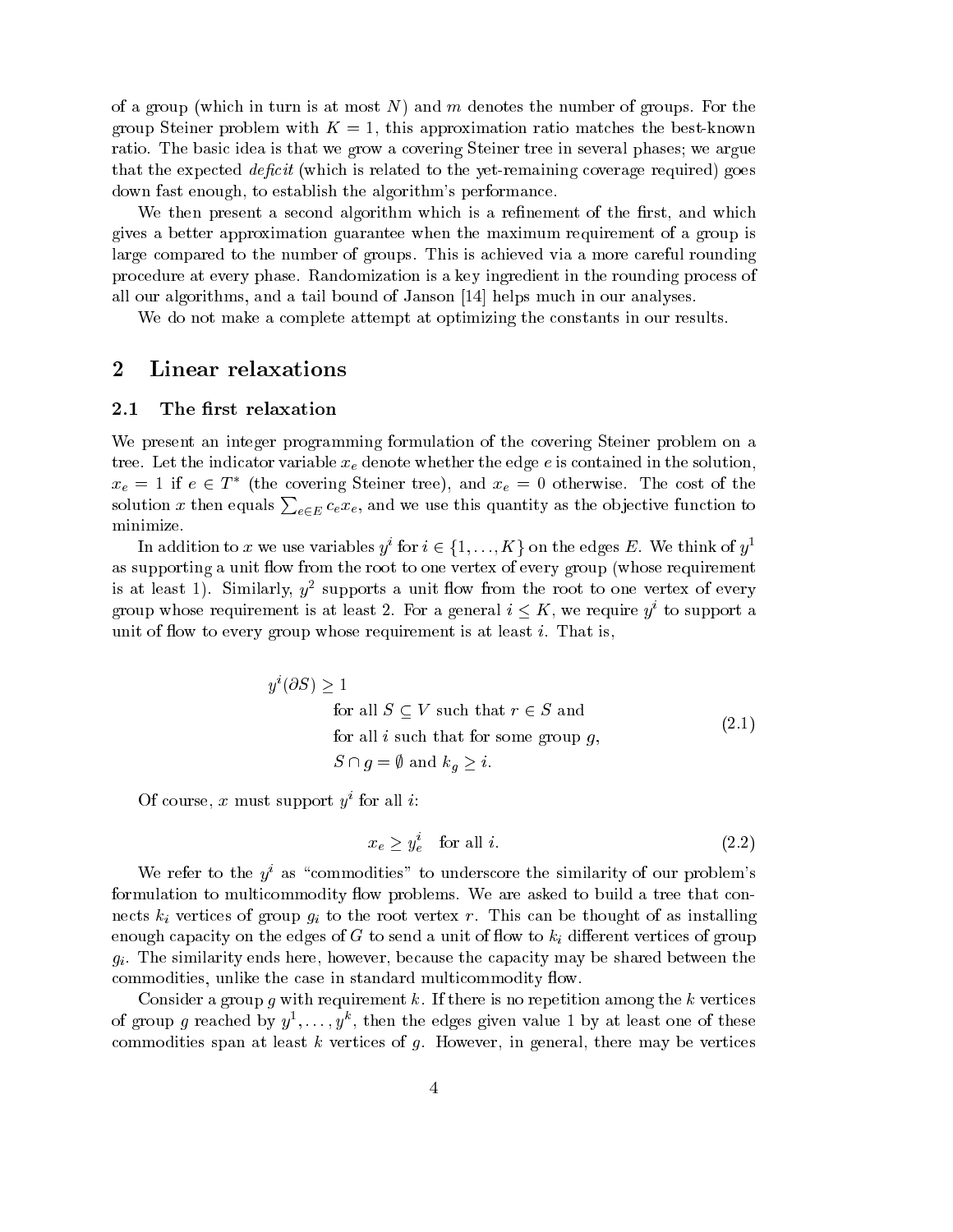counted by more than one commodity  $y^*, \ldots, y^*$  . In order to prevent this, we strengthen the "support" constraints  $(2.2)$  and enforce

$$
x_e = \sum_i y_e^i
$$
, for every edge *e* incident on a terminal. (2.3)

The above onstraints along with the integrality upper bound of one unit on the x-variables ensure that no vertex is counted in more than one commodity (to satisfy more than one unit of requirement) for its group.

The onstraints (2.1), (2.2) and (2.3) together with integrality onstraints

 $x_e, y_e \in \{0, 1\}$  for all e and all i

give an integer programming formulation of the overing Steiner tree.

We relax this integer program by allowing the variables  $y$  (and consequently x) to take on fra
tional values between 0 and 1. However, unnatural fra
tional solutions are still possible and to prevent them, we add "monotonicity" constraints:

$$
x_e \ge x_f \text{ for all } (e, f) \text{ where } e \text{ is the parent edge of } f. \tag{2.4}
$$

A drawba
k to using these onstraints is that our linear relaxation is now only valid if G is a tree. This is not a problem as we have already made this assumption. The omplete linear programming relaxation is summarized below.

$$
\min \sum_{e \in E} c_e x_e
$$
\n
$$
y^i (\partial S) \ge 1
$$
\nfor all  $S \subset V$  such that  $r \in S$  and\nfor all  $i$  such that for some group  $g$ ,\n
$$
S \cap g = \emptyset \text{ and } k_g \ge i
$$
\n
$$
x_e \ge y_e^i
$$
\nfor all non-pendant edges  $e$ \n
$$
x_e = \sum_i y_e^i
$$
\nfor all pendant edges  $e$ \n
$$
x_e \ge x_f
$$
\nfor all  $(e, f)$  where  $e$  is the parent edge of  $f$ \n
$$
0 \le x_e, y_e^i \le 1 \ \forall (e, i).
$$
\n(2.5)

Despite its exponential size, the above linear program an be solved in one of two ways: One can reformulate the minimum cut constraints using the max-flow min-cut theorem more compactly using flow variables. Alternately, one can employ the ellipsoid method  $[13]$  by supplying a polynomial-time separation oracle for the constraints, the crux of which is easily worked out to be a set of minimum cut problems. At any rate, since we will introduce and employ an alternate compact formulation later in Section 2.3, the solution of the above linear program is not critical to achieving our results.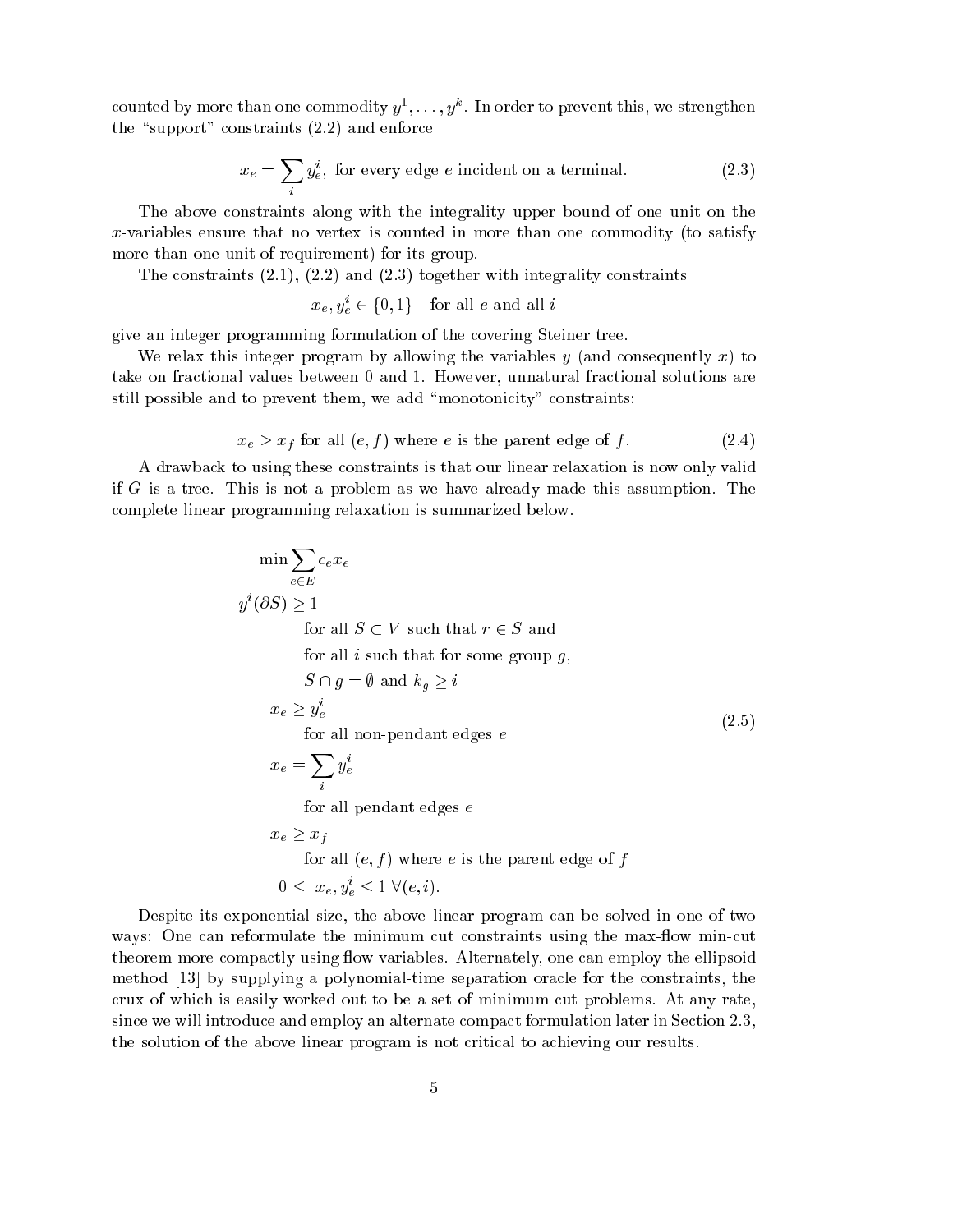#### 2.2 Integrality gap

Even for the version of the problem with a single group (the k-MST problem), this relaxation is not tight. For instance, let G be the tree in Fig. 1, a star with  $k-1$  leaves whose center is connected to another star with  $k$  leaves by a single edge. Let the root vertex be the center of the first star. Denote the first star by  $A$ , the second by  $B$ , and the edge joining them by  $e_0$ . The single group consists of all the leaves of G and its requirement is k.

Consider the solution to the linear program where each of the  $k$  commodities sends  $1/k$  of flow from the root to each of the  $k-1$  leaves of A and where each commodity sends 1: to a distinct for a distinct for all the particles for all the particles for all the particles for all e only one of the one of  $\mathcal{A}$  is served by every edge of B, xf  $\mathcal{A}$  and  $\mathcal{A}$ all edges f of B and for the edge  $e_0$ .



Let the cost of the edges belonging to the stars A and B be  $\epsilon$ , and the cost of edge  $e_0$ be C. Clearly, the cost of the optimal tree that contains the root and covers  $k$  terminals is at least  $C + k\epsilon$ , since at least one of the leaves of B must be included. However, the relaxed solution described above costs only  $C/k + k\epsilon$ . Thus, the ratio between the optimal integral and fra
tional solutions of the relaxation (2.5) an be arbitrarily lose to  $k$ .

#### 2.3 Another relaxation

We now propose a relaxation which is simpler but equivalent to  $(2.5)$ . In the integer programming formulation, there is an indi
ator variable xe for ea
h edge <sup>e</sup> of G, to say whether e is chosen or not and thus the objective is again to minimize  $\sum_{e} c_e x_e$ .

For any non-root node  $u$ , let  $pe(u)$  denote the edge connecting  $u$  to its parent. Similarly, for any edge  $e$  not incident on the root, let  $pe(e)$  denote the parent edge of  $e$ . Also, given an edge  $e = uv$  where u is the parent of v, both  $T(v)$  and  $T(e)$  denote the subtree of G rooted at v. Let kg denote the requirement of group g.

To reach sufficiently many vertices we require that

$$
\sum_{j \in g} x_{\text{pe}(j)} = k_g \quad \text{for every group g.} \tag{2.6}
$$

Consider an edge e and the subtree  $T(e)$  below this edge. If e is included in the over the steiner tree then up to kg vertical tree in the steiner of exception and  $\sim$  (e); if e is not to included in the solution then no vertex of g will be reached in  $T(e)$ . Thus the constraint

$$
\sum_{j \in (T(e) \cap g_i)} x_{\text{pe}(j)} \le k_g x_e \tag{2.7}
$$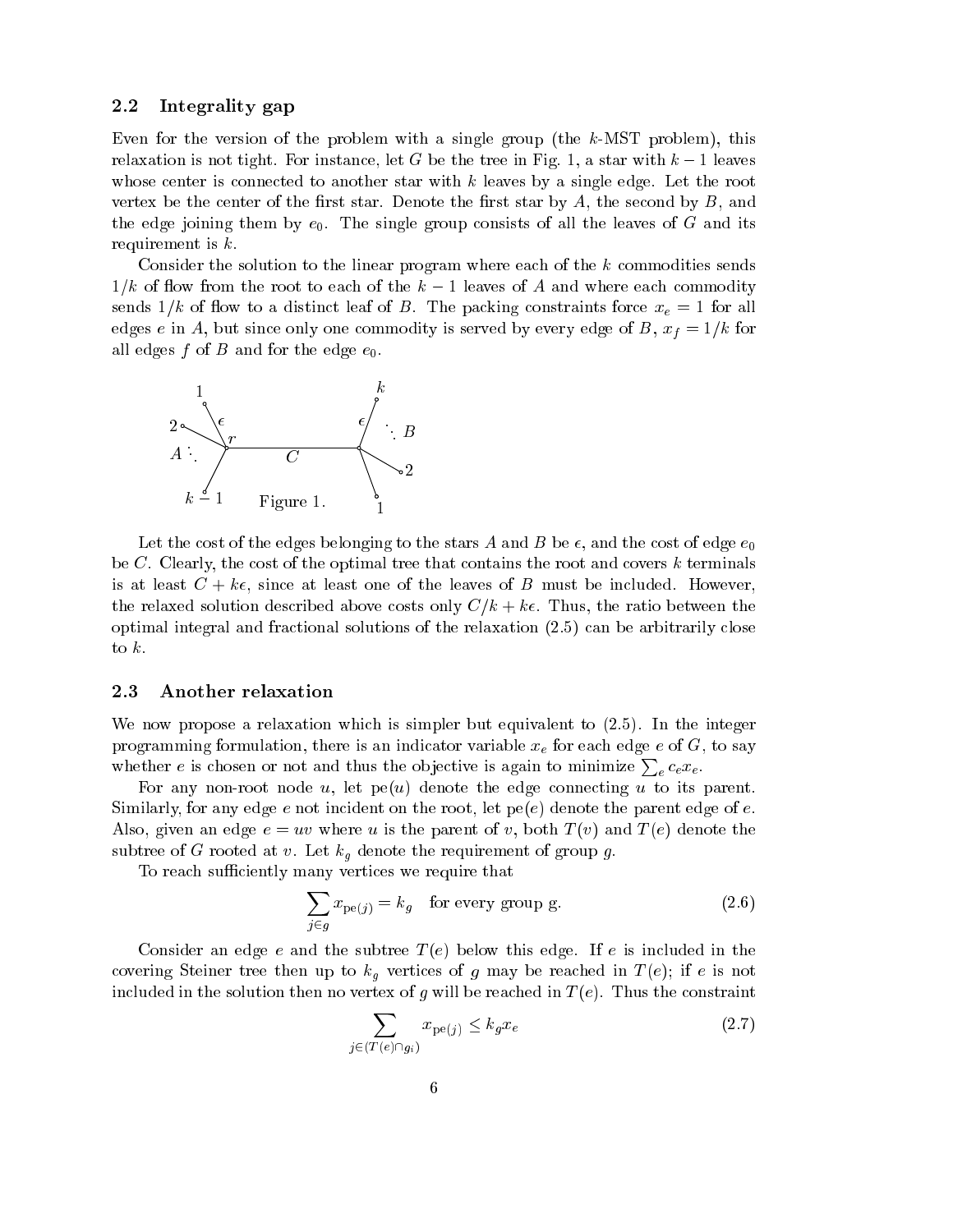is valid for any edge  $e$  and any group  $g$ . This constraint will be crucial later in bounding the parameter in Janson's inequality.

Finally, we still impose the monotonicity constraints  $(2.4)$ :

$$
x_{\text{pe}(e)} \ge x_e \quad \text{for all edges } e \text{ not incident on the root.} \tag{2.8}
$$

By allowing ea
h xe to lie in [0; 1℄, we get our se
ond LP relaxation of the overing Steiner problem.

$$
\min \sum_{e \in E} c_e x_e
$$
  

$$
\sum_{j \in g} x_{\text{pe}(j)} = k_g
$$
  
for every group g,

$$
\sum_{j \in (T(e) \cap g_i)} x_{\text{pe}(j)} \le k_g x_e,\tag{2.9}
$$

for every edge  $e$  and every group  $q$ 

$$
x_{\text{pe}(e)} \ge x_e
$$
 for every edge *e* not incident on *r*,

$$
0 \leq x_e \leq 1
$$
 for every edge *e*.

We now show that relaxations  $(2.9)$  and  $(2.5)$  are equivalent.

**Theorem 2.1.** Let x be a feasible solution to LP (2.9). Then there exist  $y^2, \ldots, y^m$ such that  $(x, y)$  is a feasible solution to LP (2.5). Conversely, given a solution  $(x, y)$  to  $LP(2.5)$ , it is also feasible for  $LP(2.9)$ .

*Proof.* First we show that LP (2.9) is at least as strong as LP (2.5). Let g be a group with requirement in  $\mu$  . Let vital vertically by the support trees of g spanned by the support trees of the of x. Define

$$
w_e^{(g)} = x_e / k_g \tag{2.10}
$$

for every edge of the form  $e = pe(v_i)$ , and

$$
w_e^{(g)} = 0 \tag{2.11}
$$

for every other edge  $e$  incident on a terminal.

Define  $w^{\mathcal{G}}$  for the other edges working bottom-up from the leaves along the tree  $G$ : if  $w^{(g)}$  has been defined for all children of e, let  $w_e^{(g)} = \sum_f w_f^{(g)}$ , where the sum is taken over all the children of  $e$ .

Our first claim is that

$$
w_e^{(g)} \le x_e
$$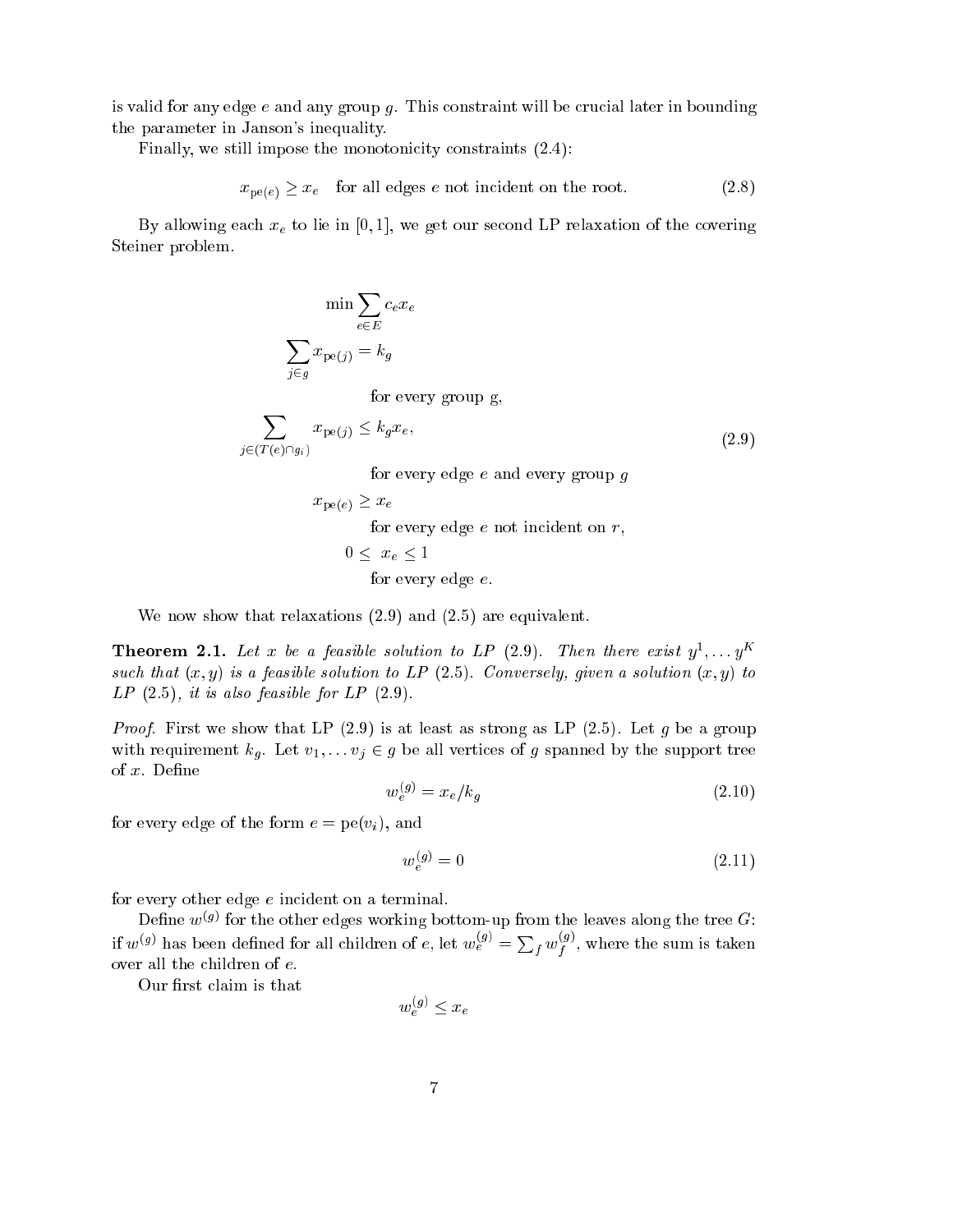for all  $e \in E$ . In fact, we prove

$$
w_e^{(g)} = \frac{1}{k_g} \sum_{j \in (T(e) \cap g)} x_{\mathrm{pe}(j)},
$$

and the claim then follows from the subtree constraint  $(2.7)$  for edge e.

The proof is by induction on the number of edges in the longest path "descending" from  $e$  to a leaf of  $G$ .

By  $(2.10)$  and  $(2.11)$ , the claim holds for the edges incident on terminals.

Consider an edge  $e \in E$ . By the induction hypothesis, the claim is true for all children edges of  $e$ : if  $e = \text{pe}(f)$  then  $w_f^{(s)} = \frac{1}{k_g}$  $\overline{\phantom{a}}$ j2(T (f )\g) xpe(j) . Now

$$
w_e^{(g)}=\sum_f w_f^{(g)}=\frac{1}{k_g}\sum_{j\in (T(e)\cap g)}x_{\mathrm{pe}(j)},
$$

proving the laim.

After defining  $w^{(y)}$  for every group g, we set  $y_e^i = \max_{g: k_g > i} w_e^{i^{(y)}}$  for all i and e. Since  $x_e \geq w_e^{s}$  for all g and e, the pair  $(x, y)$  satisfies the support constraints (2.2). By definition of  $w$  for terminal edges, all strengthened support constraints  $(2.3)$  are satisfied. Constraints  $(2.4)$  and  $(2.8)$  are identical. Finally, note that by the definition of  $w, w^{s}$  supports a unit now from  $r$  to the terminals of the group  $q$ . Therefore, the capacity (as defined by  $w^{\square s}$  ) of a minimum cut separating the root from the vertices of q is at least 1. Thus the pair  $(x, y)$  satisfies cut-covering constraints (2.1), and is thus a feasible fra
tional solution for LP (2.5).

Now, consider a feasible solution  $(x, y)$  to LP (2.5). Let g be a group with requirement  $\kappa$  and let  $e$  be an edge in the tree. Then  $y_e^*, \ldots y_e^*$  denote the  $\mod$  values on the edge  $e$  of commodities supporting group  $g$ . Now we have

$$
\sum_{j \in T(e) \cap g} x_{\mathrm{pe}(j)} = \sum_{j \in T(e) \cap g} \sum_{i=1}^{k} y_{\mathrm{pe}(j)}^{i} \le \sum_{i=1}^{k} y_{e}^{i} \le kx_{e};
$$

that is, constraints  $(2.7)$  are satisfied by x. The justification is as follows. The equality follows from  $(2.3)$ . The first inequality follows because:  $(1)$  all vertices of g are leaves of the tree, and so no two edges of the form  $pe(j)$ , where  $j \in T \cap g$ , are contained in any single path from the root to a terminal of  $g$ , and  $(z)$  the values  $y^*$  form a now originating from the root. The se
ond inequality follows from onstraints (2.2). All other constraints of LP  $(2.9)$  are obviously satisfied by  $(x, y)$  and so x is a feasible solution to LP (2.9).

 $\Box$ 

#### 3The main algorithm

We will proceed in phases, with each phase satisfying a part of the coverage requirements. Suppose a subset  $S_i$  of  $g_i$  has already been controlled (initially,  $S_i$  ,  $S_i$  ,  $S_i$  ,  $S_i$ work with  $g_i = g_i - s_i$ , and the remaining requirement of the  $i$ th group is  $r_i = \kappa_i - |s_i|$ .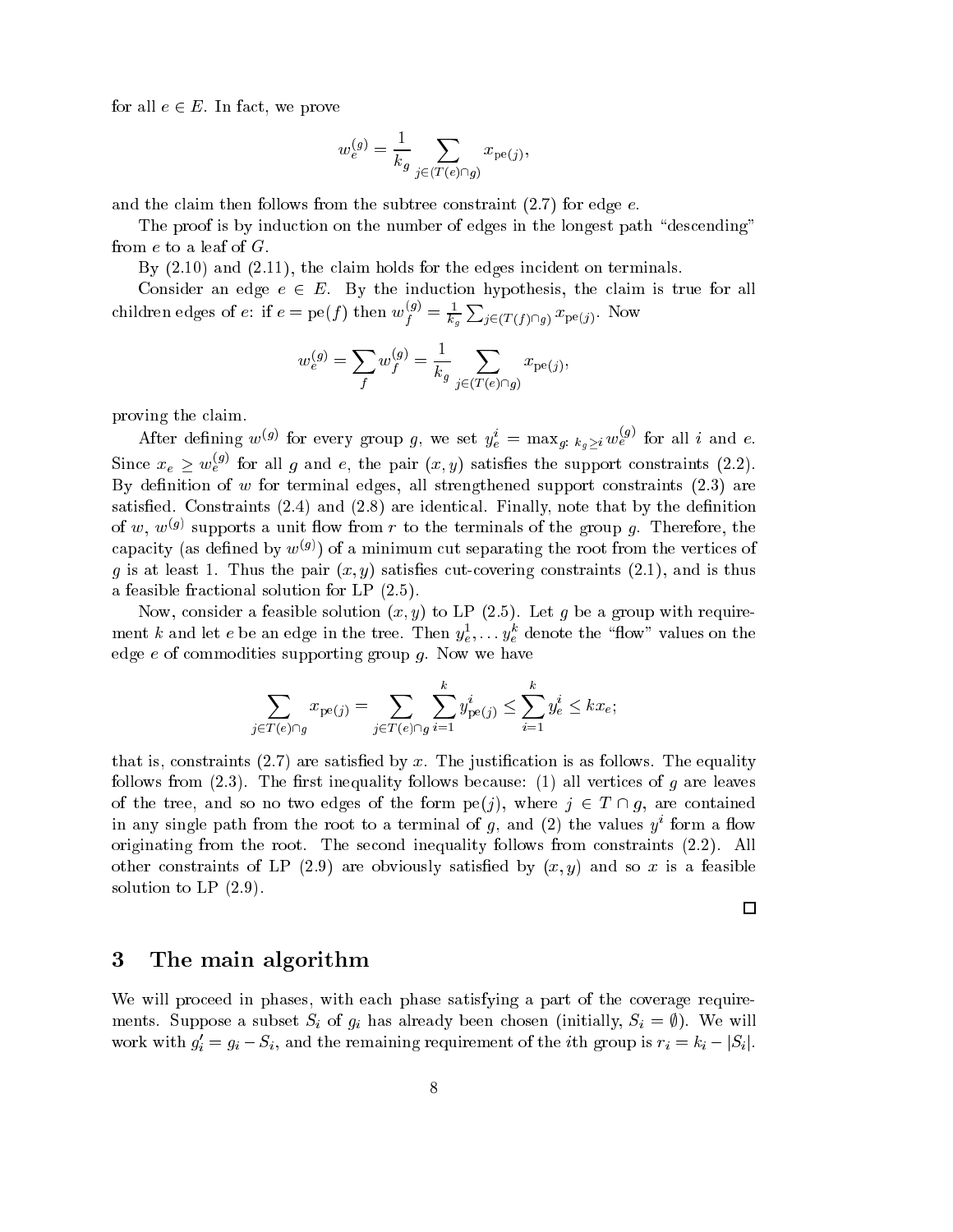The onstraints of the linear program for the residual problem in this more general notation be
ome

$$
\sum_{j \in g'_i} x_{\mathrm{pe}(j)} = r_i \quad \text{for every group } g'_i,\tag{3.12}
$$

 $x$  percy for every edge enters in the root for  $\alpha$  (3.13)

$$
\sum_{j \in (T(e) \cap g_i')} x_{\text{pe}(j)} \le r_i x_e \quad \text{for every edge } e \text{ and every group } g_i'. \tag{3.14}
$$

Suppose we are given an optimal solution (xe : <sup>e</sup> <sup>2</sup> E) for this LP. We use the rounding procedure described in [12]. For every edge e incident on the root, include e in the set of edges to be added to the solution with probability  $x_e$ . For every other edge e with its parent denoted f , and up the with probability  $\mathbf{r}$  . This experiment is experiment in this experiment is experiment in the second up to the second up to the second version of the second version is experimen performed for ea
h edge of G independently. Let H denote the subgraph of G indu
ed by the edges that were "rounded up". Discard all connected components of  $H$  except the one containing the root, and denote the resulting tree by  $T$ . We choose all edges of  $T$  in our solution. This constitutes one phase of "relax-and-round". We repeat such phases until all groups have their overage satised. Also, after ea
h phase, we reset the costs of all chosen edges to zero, so as to not count their costs in future phases.

i

Consider the generic phase described above. It is not difficult to see that the expected  $\cot$  of T is equal to the cost of the initial linear programming solution (which in turn is at most the optimal objective function value of the original integer programming problem). This can be seen as follows: An edge  $e$  is included in  $T$  if and only if all the edges in the path from r to e, say  $e_1, \ldots, e_p, e$  are picked in their respective independent random experiments, the probability of whi
h is

$$
\frac{x_{e_1}}{1} \cdot \frac{x_{e_2}}{x_{e_1}} \cdots \frac{x_e}{x_{e_p}} = x_e.
$$
 (3.15)

To analyze our random pro
ess and to show that we do not need too many phases, we state and use a probabilistic cool quality. Let it is and a universal set, and a version contract of by the experiment in whi
h ea
h element r <sup>2</sup> is independently in
luded in R with probability  $p$  is extended to  $\alpha$  in a family of subsets of the event of subsets of  $j = 1$  the event that  $A_i \subseteq R$ . Write  $i \sim j$  if  $i \neq j$  and  $A_i \cap A_j \neq \emptyset$ . Define  $\Delta = \sum_{i \sim j} \Pr[B_i \cap B_j]$  (the sum is over ordered pairs). Let  $X = \sum_i X_i$ , where  $X_i$  is an indicator variable for the event  $B_i$ , let  $\mu_i = \mathbf{E}[X_i] = \Pr[B_i]$  and  $\mu = \mathbf{E}[X] = \sum_i \mu_i$ . Finally, let e denote the base iof the natural logarithm.

**Theorem 3.1.** (Janson's inequality [14].) With the notation as above and with  $0 < \delta <$ 1,

$$
\Pr\left[X \le (1-\delta)\mu\right] \le e^{-\delta^2 \mu/(2+\frac{\Delta}{\mu})}
$$

We will use Theorem 3.1 to show that we get a guaranteed amount of coverage from any fixed group, with non-neglibile probability. Let us fix a group  $g_i$ . Then, in the setting of Theorem 3.1, we have  $\epsilon_{\rm T}$  , where  $p$  , where  $p$ partner engels to e. Eastern enter the edge-set ong also a path from the edge-set of a path from respect to  $g_i$ . Thus, X is the random variable denoting the amount of  $g_i$ 's residual requirement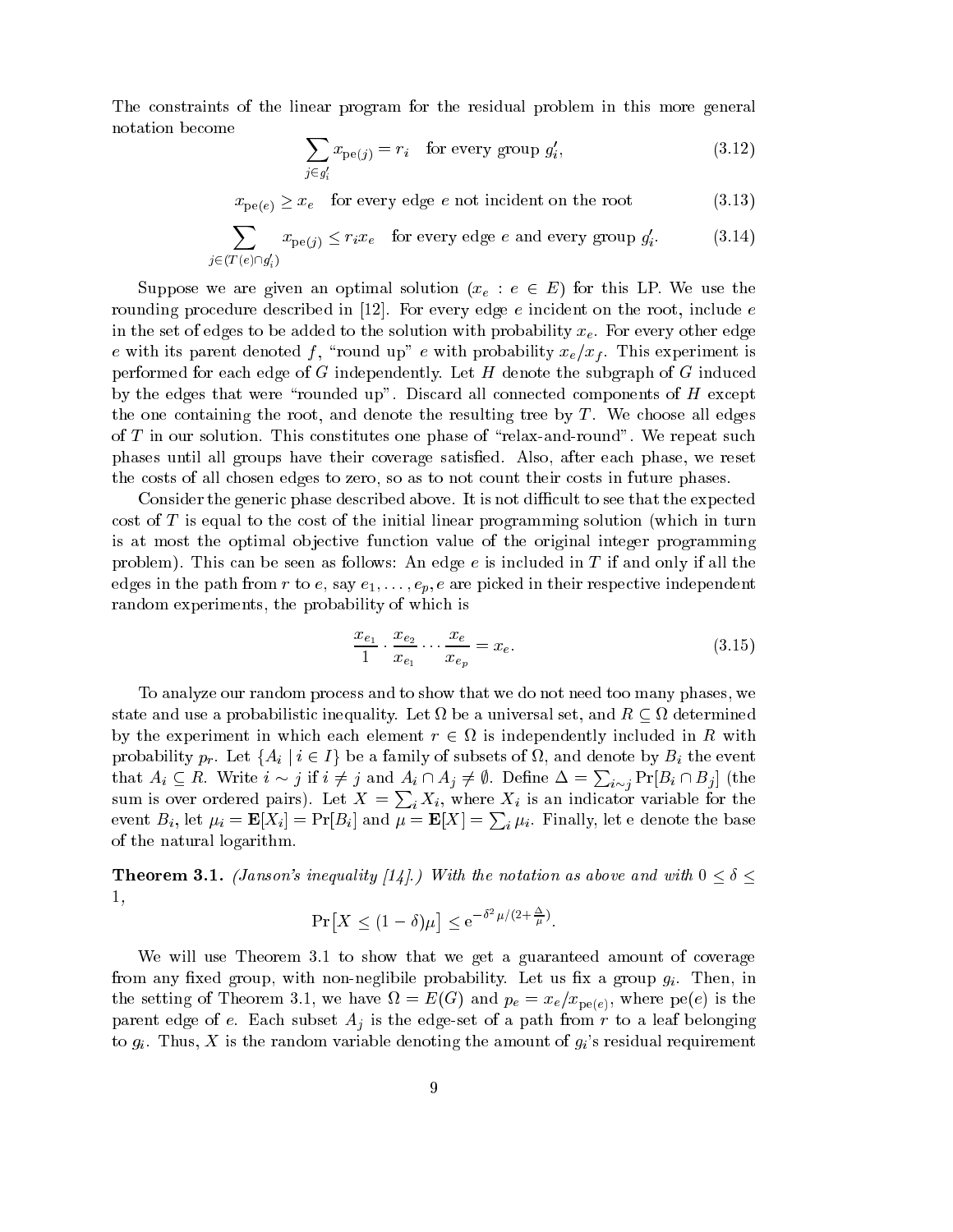ri that <sup>a</sup> generi phase overs. The argument underlying (3.15) easily helps show that i <sup>=</sup> ri . Thus, the key issue is to upper-bound the parameter i <sup>=</sup> of Theorem 3.1. Suppose  $j, j \in g_i$  (recall that  $g_i = g_i - s_i$ , where  $s_i$  is the set of elements of  $g_i$  that have been covered in previous phases). We will say that  $\gamma \sim \gamma$  if and only if (i)  $\gamma \neq \gamma$  and (ii) the least common ancestor of  $\gamma$  and  $\gamma$  in G is not the root  $r$ . If  $\gamma \sim \gamma$  , let  $lca(\gamma, \gamma)$ denote the least common ancestral *edge* of  $\eta$  and  $\eta$  in  $I$  . A little renection shows that

$$
\Delta_i = \sum_{j,j' \in g_i': j \sim j', x_{lca(j,j')} > 0} \frac{x_{pe(j)} x_{pe(j')}}{x_{lca(j,j')}}.
$$

We aim to show

**Theorem 3.2.**  $\Delta_i \leq r_i(r_i - 1 + r_i \ln(|g_i|/r_i))$ . In particular,  $\Delta_i \leq \kappa_i(\kappa_i - 1 + \kappa_i \ln(|g_i|))$ .

The proof of this useful theorem is shown next in Section 3.1.

#### 3.1 Proof of Theorem 3.2

We use a technical result.

 $-$  ------- - -  $\mu$   $\mu$   $\mu$   $\tau$   $\tau$   $\tau$   $-$ 

$$
x_{pe(j)} \cdot \sum_{j' \in g'_i \colon j \sim j'} \frac{x_{pe(j')}}{x_{lea(j,j')}} \leq x_{pe(j)} (r_i - 1 + r_i \ln(1/x_{pe(j)})).
$$

Lemma 3.3 suffices to prove Theorem 3.2. To see this, first note that the function z 7! z(ri 1+ri ln(1=z)) is on
ave for <sup>z</sup> <sup>&</sup>gt; 0, sin
e its se
ond derivative is non-positive. Thus, since  $\sum_{i \in \mathfrak{g}'} x_{\text{pe}(j)} = r_i$ , Lemma 3.3 shows that

$$
\Delta_i \le |g'_i| \cdot (r_i/|g'_i|) \cdot (r_i - 1 + r_i \ln(|g'_i|/r_i)),
$$

as required.

which is a normal section of  $\alpha$  in the some property  $\alpha$  is a some extracted some extracted some extracted enote that we encodered the sequence of energy that we encodered the sequence of  $\Gamma$  $t_{\text{max}}$  is the tree starting from  $t_{\text{max}}$  in  $t_{\text{max}}$  ,  $t_{\text{max}}$  is the starting  $t_{\text{max}}$  of  $y_0 = y_1 = y_2 = 0$ . Next, for  $\ell = 0, 1, \ldots, \ell$ , let  $S_{\ell} = \sum_{j' \in (T(e_{\ell}) \cap g'_{i})} x_{\text{pe}(j')}$ . Then, it is not hard to see that the left-hand side in the statement of the lemma equals

$$
z \cdot \sum_{\ell=1}^{t} \frac{S_{\ell} - S_{\ell-1}}{y_{\ell}}.\tag{3.16}
$$

The sum in  $(3.16)$  is clearly bounded by the maximum of the following optimization problem, whose variables are the yields are the yields are the yields of  $\mathbb{R}^n$  and  $\mathbb{R}^n$  and  $\mathbb{R}^n$  are the optimization problem has a maximum maximum maximum maximum maximum maximum maximum maximum maximum since the domain is a polytope and since the objective function is continuous in the domain.)

$$
OPT(z, t)
$$
: maximize  $\sum_{\ell=1}^t \frac{S_{\ell} - S_{\ell-1}}{y_{\ell}}$  subject to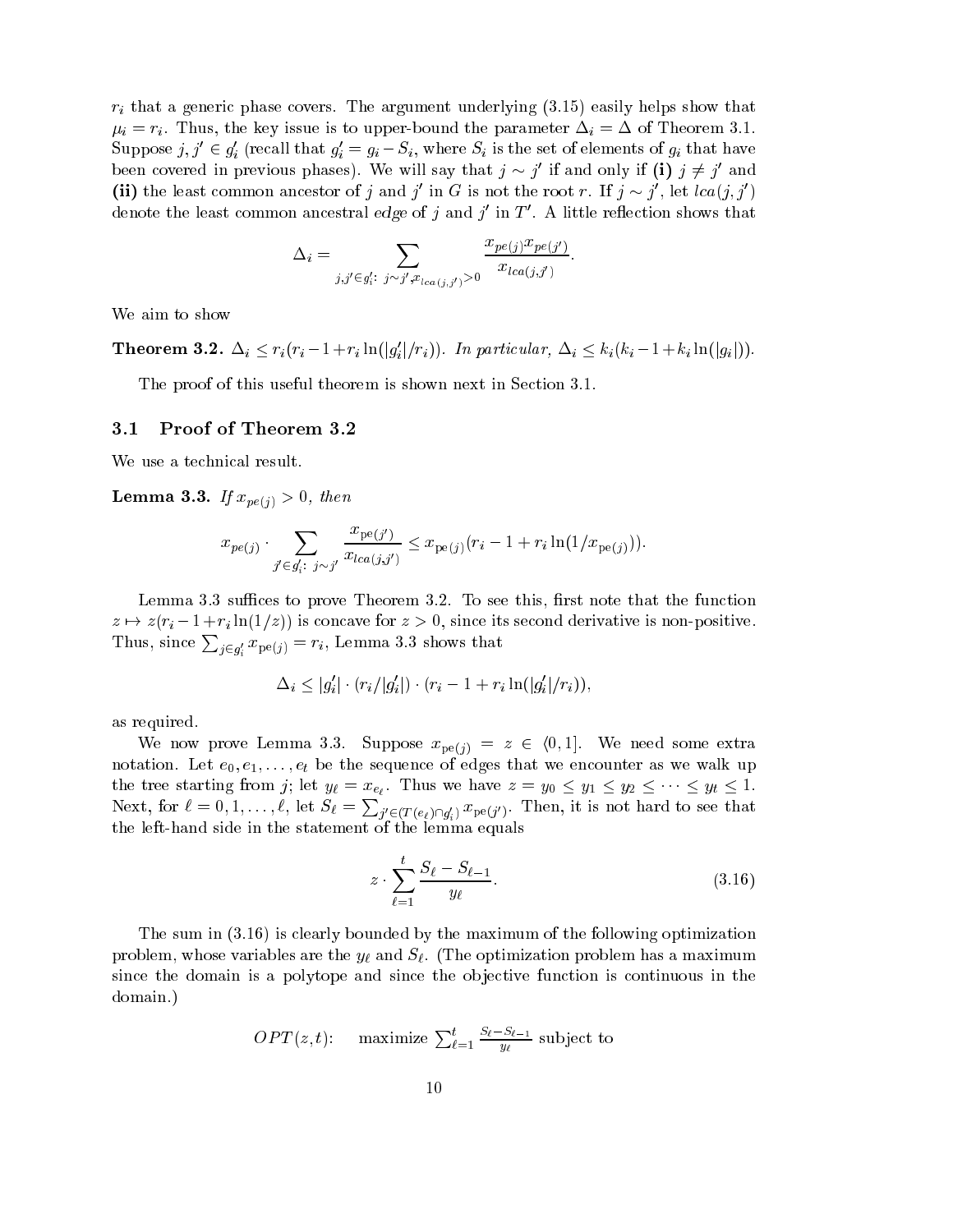$$
S_0 = z;
$$
  
\n
$$
y_0 = z;
$$
  
\n
$$
y_t \leq 1;
$$
  
\n
$$
S_\ell \leq S_{\ell+1}, \ell = 0, 1, ..., t-1;
$$
  
\n
$$
y_\ell \leq y_{\ell+1}, \ell = 0, 1, ..., t-1;
$$
  
\n
$$
S_\ell \leq r_i y_\ell, \ell = 0, 1, ..., t.
$$
  
\n(3.17)

Constraint (3.17) holds sin
e (3.14) is a valid onstraint in our problem formulation and in the LP relaxation.

Let fy  $\alpha$  :  $\alpha$  is the above optimization to the above optimization problem. We are above  $\alpha$ now bound the objective function value  $v$  of this solution. We have

$$
v = S_t/y_t - S_0/y_1 + \sum_{\ell=1}^{t-1} S_{\ell} \cdot (1/y_{\ell} - 1/y_{\ell+1})
$$
  
\n
$$
\leq r_i - z/y_1 + \sum_{\ell=1}^{t-1} S_{\ell} \cdot (1/y_{\ell} - 1/y_{\ell+1})
$$
  
\n
$$
\leq r_i - z/y_1 + \sum_{\ell=1}^{t-1} r_i y_{\ell} \cdot (1/y_{\ell} - 1/y_{\ell+1})
$$
  
\n
$$
= r_i - z/y_1 + r_i \sum_{\ell=1}^{t-1} (1 - y_{\ell}/y_{\ell+1}). \qquad (3.18)
$$

Note the use of constraints  $(3.14)$  in the second inequality above.

Take any  $\gamma$  is the set of  $\gamma$  . If we keep all variables but you will variable that  $\gamma$  is the (3.18) is maximized when  $y_{\ell} = \sqrt{y_{\ell-1}y_{\ell+1}}$ , i.e., when  $y_{\ell-1}/y_{\ell} = y_{\ell}/y_{\ell+1}$ . Thus, for any fixed hoise of y1 and yt, (3.18) is maximized when y1; y2; : : ; yt are in geometric when  $\sigma$ I nerefore, if we fix  $y_1$  and  $y_t$  and let  $\psi = (y_1/y_t)^{-\gamma}$ , we have

$$
v \le r_i - z/y_1 + r_i(t-1)(1-\psi). \tag{3.19}
$$

Now,  $\psi > y_1^{1+\frac{1}{2}}$  $1 = e^{(-3t)/(t-1)} \geq 1 + (\ln y_1)/(t-1).$  Thus,

$$
v \le r_i - z/y_1 + r_i \ln(1/y_1). \tag{3.20}
$$

 $S$ ub je to  $y_1$  and  $y_1$  and  $y_2$  is maximized when  $\{S\}$  is maximized when  $y_1$  and  $y_2$ v ri <sup>1</sup> <sup>+</sup> ri ln(1=z), on
luding the proof.

remarks in the preliminary version of this work  $\mathbb{P}^1$  and in the  $\mathbb{P}^1$  and  $\mathbb{P}^1$ a constant factor is shown using a different approach. That approach has the property of letting us assume that the tree has "small" depth, which is useful in some other contexts  $[20]$ .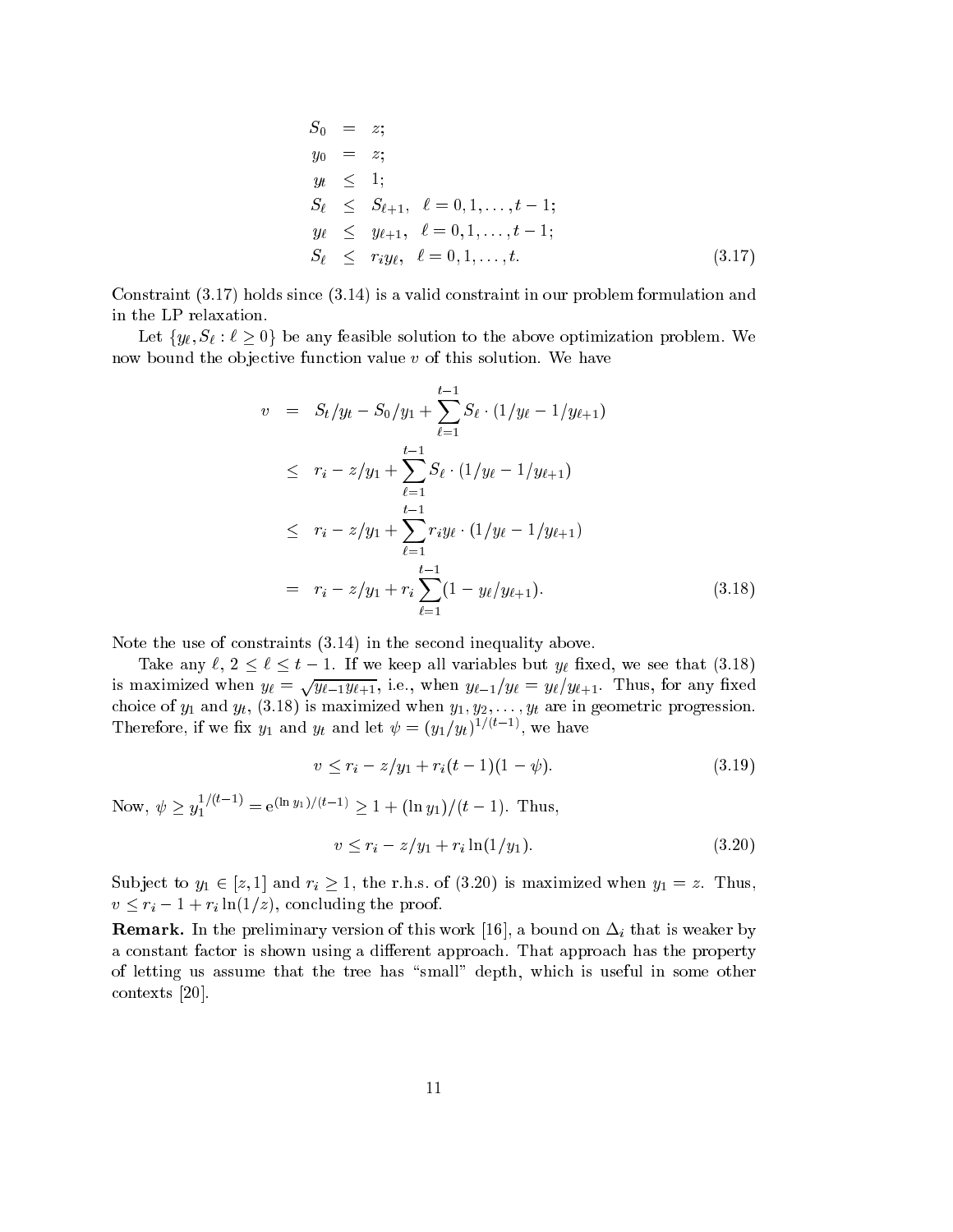## 3.2 Analysis

Suppose some  $\ell$  iterations of "relax-and-round" have been run, with remaining groups  $g_i$  and residual requirements  $r_i$ . Kun the  $(\ell+1)$ st iteration. For each  $i$ , let  $\Lambda_i$  be the number of elements of  $g_i$  covered in the above randomized rounding of the  $(\ell + 1)$ st it discusses that it different interests in the definition of the interest of  $\Gamma$  is maximum in  $\Gamma$  in  $\Gamma$  . The definition of  $\Gamma$ Theorem 3.1 gives for any  $\delta \in [0, 1]$  that

$$
\Pr[D_i \ge r_i \delta] = \Pr[X_i \le (1 - \delta)\mu_i] \le e^{-\delta^2 r_i/(2 + r_i(1 + \ln(g_i)))}.
$$

Now, if  $y \in [0, 1]$ ,  $e^{-y} \le 1 - (1 - 1/e)y$ . Thus,

$$
\Pr[D_i \ge r_i \delta] \le 1 - \gamma \delta^2,\tag{3.21}
$$

where

$$
\gamma = \Theta(1/\log N). \tag{3.22}
$$

So, sin
e Di is an integer taking values in [0; ri ℄,

$$
\mathbf{E}[D_i] = \sum_{j=1}^{r_i} \Pr[D_i \ge j] \le \sum_{j=1}^{r_i} (1 - \gamma j^2 / r_i^2) \le r_i (1 - \gamma / 3);
$$

Linearity of expe
tation yields

i

$$
\mathbf{E}[\sum_{i} D_i] \le (1 - \gamma/3) \sum_{i} r_i.
$$
 (3.23)

 $\mathcal{A}$  be the total residual residual residual residual residual regulations;  $\mathcal{A}$  is deterministic values;  $\mathcal{A}$ has value  $\sum_i k_i$ . We see from (3.23) that for any  $y > 0$ ,

$$
\mathbf{E}[Y_{\ell+1}|(Y_{\ell}=y)] \le (1-\gamma/3)y.
$$

Hence,  $\mathbf{E}[Y_{\ell+1}] \leq (1 - \gamma/3)\mathbf{E}[Y_{\ell}]$ . Induction gives  $\mathbf{E}[Y_{\ell}] \leq (1 - \gamma/3)^{\ell} \sum_{i} k_i$ . Choosing  $\ell = \ell_0 \doteq \lceil (3/\gamma) \cdot \ln(2\sum_i k_i) \rceil$ , we get  $\mathbf{E}[Y_{\ell_0}] \leq 1/2$ . Thus, by Markov's inequality,

$$
\Pr[Y_{\ell_0} \ge 1] \le 1/2. \tag{3.24}
$$

Also, as argued just before (3.15), the expe
ted total ost C` of the edges rounded in each iteration  $\ell$  is at most  $OPT$ . Thus,  $\mathbf{E}[\sum_{\ell=1}^{t_0} C_\ell] \leq \ell_0 \cdot OPT$ . Markov's inequality implies, e.g., that

$$
\Pr[\sum_{\ell=1}^{\ell_0} C_\ell \ge 2.1 \ell_0 \cdot OPT] \le 1/(2.1). \tag{3.25}
$$

So, by  $(3.24)$  and  $(3.25)$ , there is a probability of at least  $1/2 - 1/(2.1)$  that after our committee in the tree been seed to the trees which are the trees that the total that the trees to the produ
ed is at most 2:1`0 OP T . Note from (3.22) that `0 <sup>=</sup> O((log N) (log(Km))). Thus we get

Theorem 3.4. There is a randomized polynomial-time approximation algorithm for the covering Steiner problem on trees, which with constant probability produces a solution of value at most  $O((\log N) \cdot (\log(Km)))$  times optimal.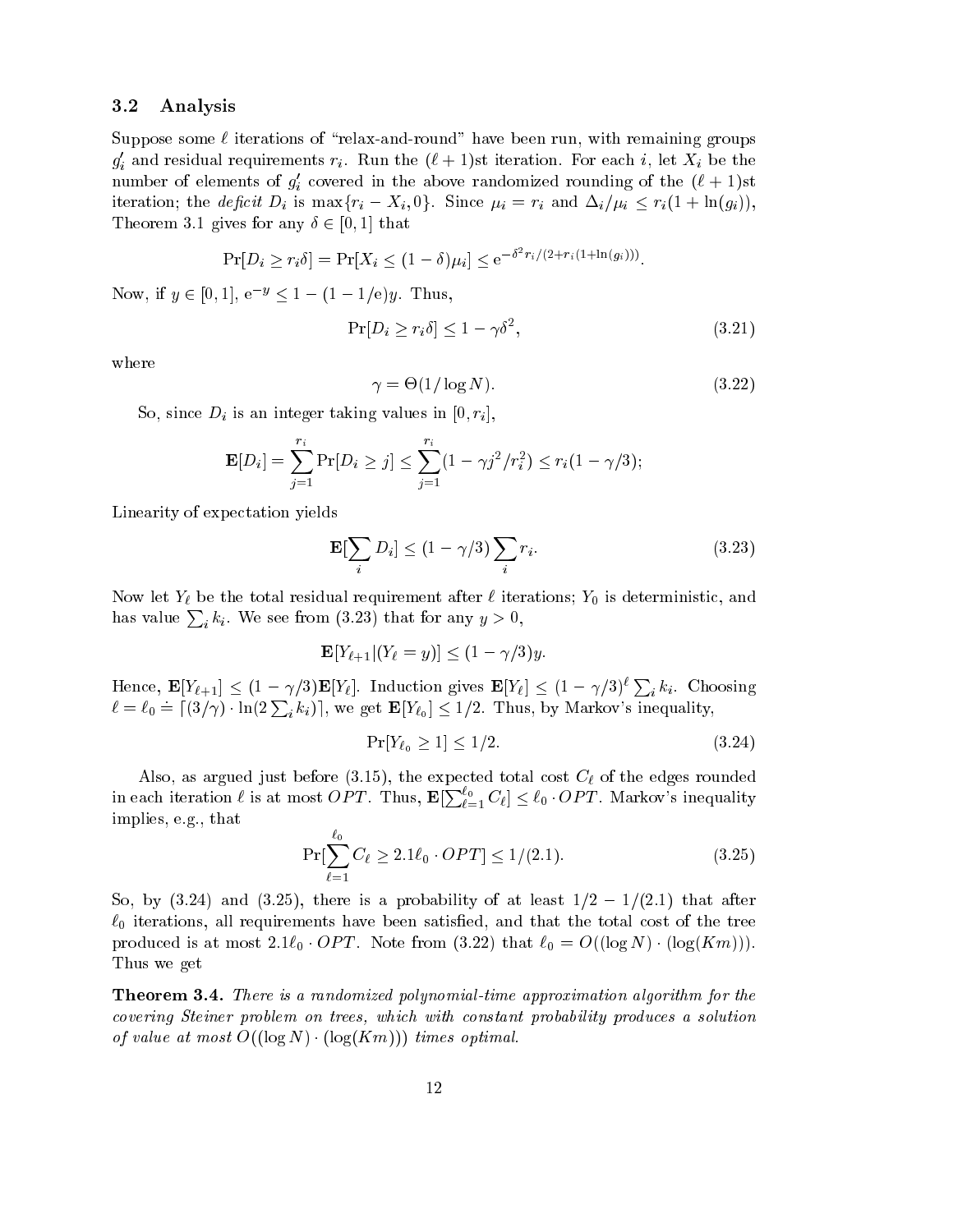# 4 Large requirements—the second algorithm

In this se
tion, we present an approximation algorithm with approximation guarantee

$$
O\left(\frac{(\log N) \cdot \log^2 m}{\log(2(\log N) \cdot (\log m)/\log K)}\right). \tag{4.26}
$$

This bound is better than that of Theorem 3.4 if, e.g.,  $K > 2^{u(\log m)^2}$  where  $a > 0$  is a certain absolute constant. The main idea behind the refinement in this algorithm is to partition the terminals from a group more arefully based on the support values on their parent edges: the part with the largest support values are rounded (as are the other edges on the path to the root) without mu
h in
rease in ost sin
e these edges have sufficient support value to begin with. When the rounding does not achieve rapid progress with this part, the remaining support edges are boosted in their fra
tional value and rounded; when the number of groups is small, this boosted rounding also ensures rapid progress leading to an overall smaller number of rounding steps.

As in Section 3, suppose we have run  $\ell$  iterations of "relax-and-round", and that the residual version of  $g_i$  is  $g_i$ , with remaining requirement  $r_i$ . Call *i* active in  $r_i \neq 0$ . As described in Section 3, we solve the LP relaxation for the residual instance to get a ve : lettra d'alternation d'alternation d'alternation de la partie de la comme de la comme de la comme de la c value is defined by (4.31). For extracting positive constants and  $\alpha$  is defined by  $\alpha$ and  $a_1 \geq \lambda^{-1}$ , we define the following. For each active *t*, partition  $g_i$  into three sets:

$$
S_{i,1} = \{j \in g'_i : x_{\text{pe}(j)} \ge a_1\},
$$
  
\n
$$
S_{i,2} = \{j \in g'_i : x_{\text{pe}(j)} \in (\lambda^{-1}, a_1)\} \text{ and }
$$
  
\n
$$
S_{i,3} = \{j \in g'_i : x_{\text{pe}(j)} \le \lambda^{-1}\}.
$$

Also, for any vector  $w = (w_e : e \in E)$  and for  $t = 1, 2, 3$ , define  $F_{i,t}(w) = \sum_{j \in S_{i,t}} w_{pe(j)}$ .

Let i be any active index. We will say that i is Type A iff  $F_{i,1}(x) \ge a_0 r_i$ ; otherwise we say that i is Type B. Also let  $0 < z < 1$  be a parameter to be defined later. We are now ready to describe our rounding in the current, i.e.,  $(\ell + 1)$ st, iteration. There are two cases:

**Case I:** At least a z fraction of the currently active groups are of Type A. In this case, our rounding is the following simple deterministic simplement that we have an end of  $\omega = \tau_1$  .

**Case II:** This is the complement of Case I. In this case, we set  $x_e = x_e \cdot \min{\lambda, 1/x_e},$ and run the randomized rounding scheme of Section 3 using these new values  $x$  . (More precisely, we repeat this randomized rounding algorithm independently a sufficient- $O(\log n)$ —number of times so that a certain property holds whp; see Section 4.1.) Note that

$$
\forall i \ \forall j \in (S_{i,1} \cup S_{i,2}), \ x'_{\text{pe}(j)} = 1. \tag{4.27}
$$

As des
ribed above, the main idea behind this improved algorithm is to argue that in Case II, the boosted probabilities used in rounding allow us to use fewer rounding iterations overall than in the previous ase. In this analysis, the se
ond of the three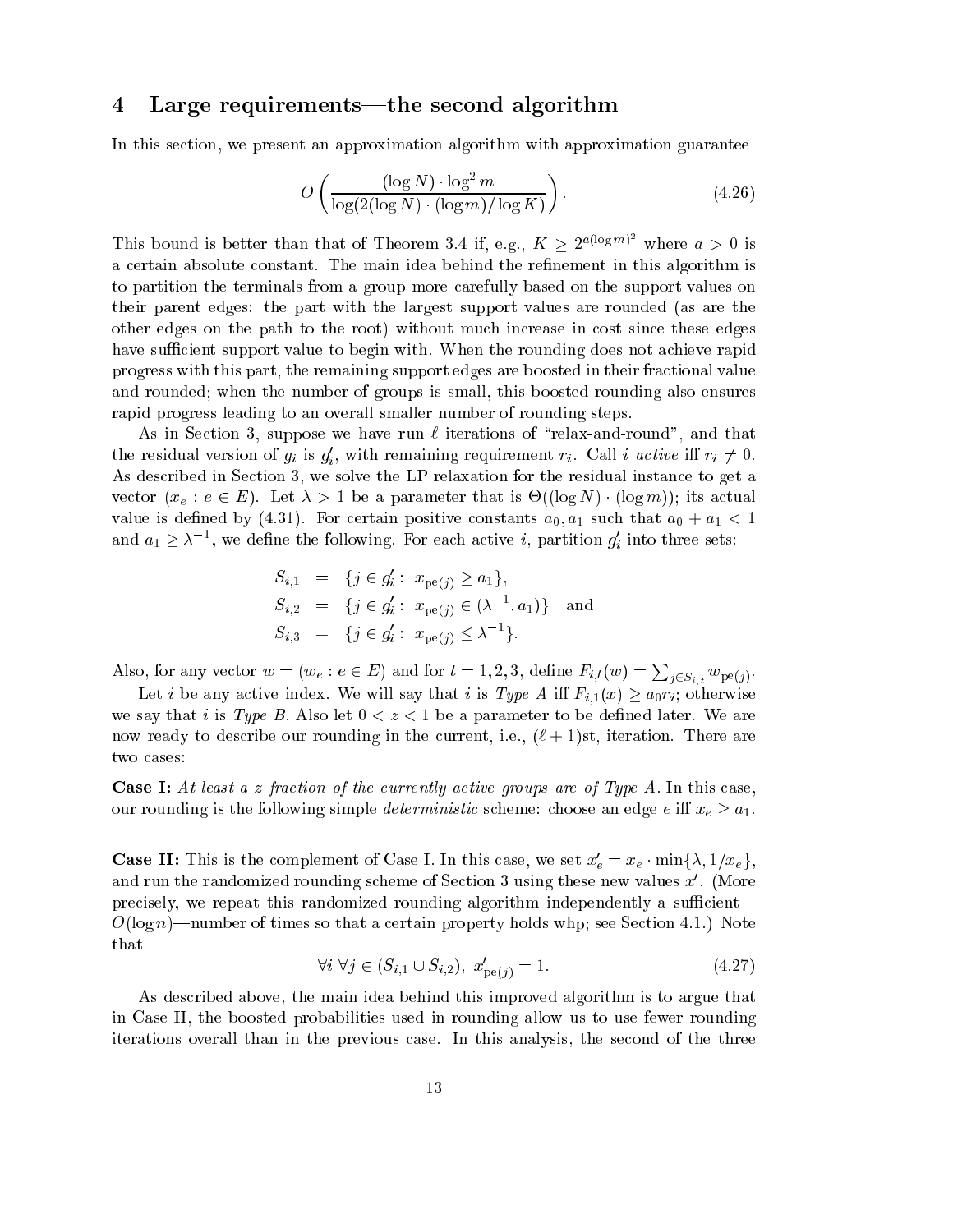sets of support edges for a group is used to dispose of an easy case - intuitively, when  $F_{i,2}(x)$  is a constant fraction of the requirement  $r_i$ , the boosting immediately ensures (as in Case I) that we are making rapid progress in overage. In the remaining ase, a direct application of Janson's inequality (Theorem 3.1) with the boosted probability shows that few repetitions of rounding are sufficient to finish covering all active indices in su
h iterations.

## 4.1 Analysis of the rounding

Let us first upper-bound the total cost incurred by the iterations in which Case I held. It is easily seen that in each such iteration, the total cost of the edges chosen is at most  $OPT/a_1$ .

We next bound the number of iterations in which Case I could have been true. The idea is roughly as follows: In every iteration in which Case I held, a z-fraction of active  $\mathbf{r}$  is the contract of the support values in the rst particle support values in the rst particle support values in the contract of the contract of the contract of the contract of the contract of the contract of the c  $\alpha$  , we can construct at least and  $\alpha$  in the fraction of  $\alpha$  and  $\alpha$  and  $\alpha$  and  $\alpha$  fraction of  $\alpha$  and  $\alpha$ in every Case I iteration. Since we start with total deficit at most  $mK$ , the number of iterations is roughly  $U(\frac{1}{\ln(1+\epsilon)})$  $\ln(1/za_0)$  ) and the the the second performance is the substitution by rounding  $\ln r$ edges with original support values at least  $a_1$  is a  $\frac{1}{a_1}$  $a_1$  and the fact of the fact of the fact of the fact of the fact of the fact of the fact of the fact of the fact of the fact of the fact of the fact of the fact of the fact of the fact of the fact of the fact of the fac below.

Let s be an integer with 0 s dln me. Let Is be the sequen
e of iterations (arranged in in
reasing order) in whi
h the number of a
tive indi
es was in the range (e), e.g., and in which Case I was true; we will now bound  $|I_s|$ . Consider any  $i$  that was active at the beginning of  $I_s$ . Equation (4.27) shows that for every iteration in  $I_s$ in which i was Type A, at least an  $a_0$  fraction of  $g_i$ 's requirement is satisfied; so i could have been Type A in at most  $\lceil (\ln K)/(\ln(1/a_0)) \rceil$  iterations in  $I_s$ . Since each iteration in  $I_s$  had at least  $e^+$  - active indices, at least  $ze^-$  - active indices are of Type A in each iteration in  $I_s$ . So, since there were at most e-active indices at the beginning of  $I_s$ , we an he
k that

$$
|I_s| \le \frac{e}{z} \cdot \left\lceil \frac{\ln K}{\ln(1/a_0)} \right\rceil.
$$

Summing over the  $(1 + \lceil \ln m \rceil)$  possible values of s and recalling that each "Case I" iteration incurs a cost of at most  $OPT/a_1$ , we get

The total cost from "Case I" iterations is at most  $$  $a_1z$  $\sim$  $-1 - 1 - 0$ \_  $\blacksquare$ (4.28)

we have constructed and iteration in the second in the case in which is whole the second in the second let  $\ell$  is a the residual demand of Group gi, where the terms  $\Lambda$  ,  $\Lambda$  par B" etc. The terms  $\Lambda$ these predicates at the beginning of this iteration.

We aim to show that if  $\lambda$  is chosen large enough, then the residual demands of all active Type B indices will be satisfied by this iteration whp. We first dispose of and the second constant and all that any all that all that all that all the second consider any all the second o  $\tau$  ,  $\tau$  ,  $\tau$  , and  $\tau$  . It is the single B, we have  $\tau$  is the single  $\tau$  , and it is the single single  $\tau$  $F_{i,1}(x) + F_{i,2}(x) + F_{i,3}(x) = r_i$ . So, we must have  $F_{i,2}(x) \ge a_1 r_i$ . Now, we can check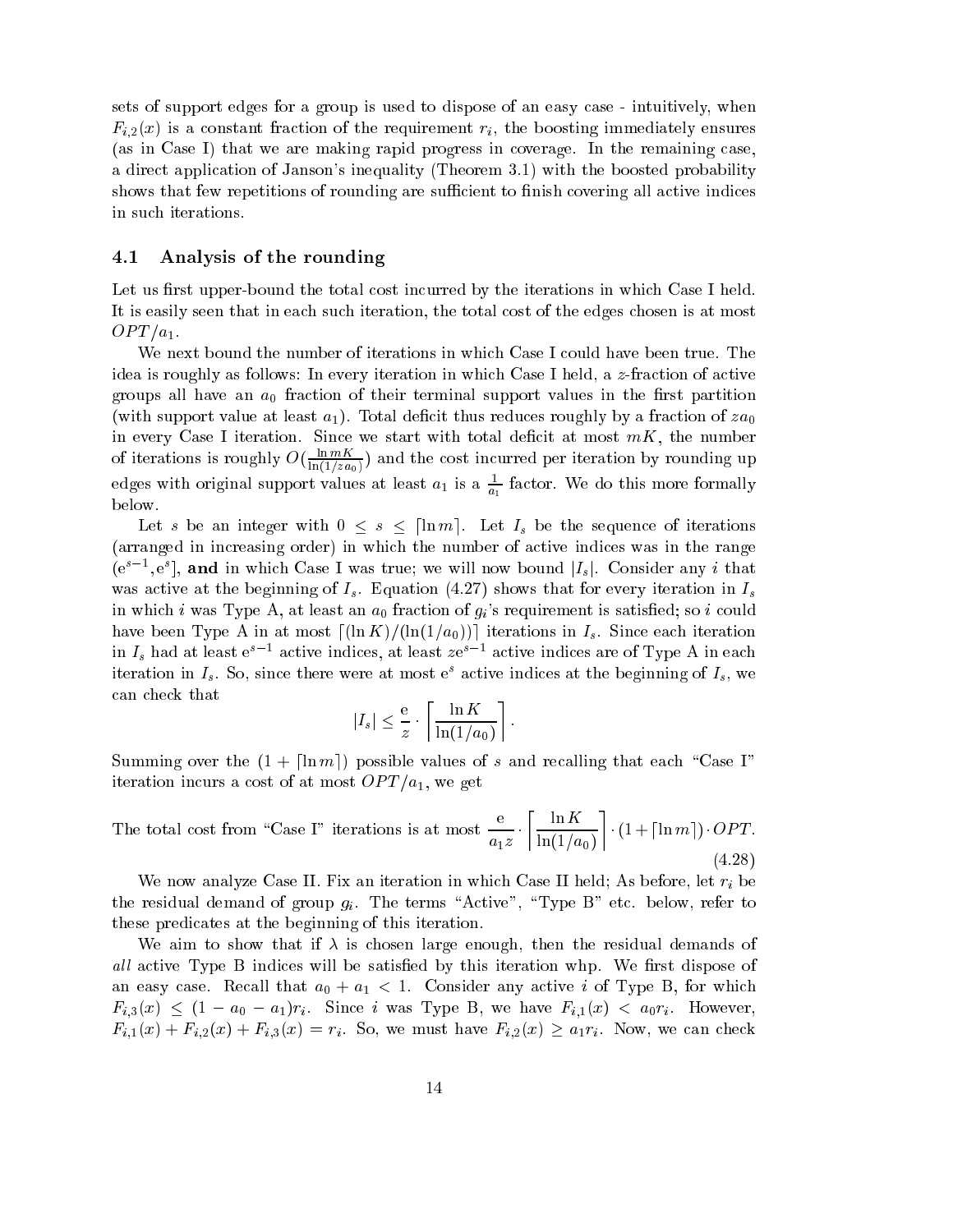that for each  $j \in S_{i,2}$ ,  $x_{pe(j)} = 1 \geq x_{pe(j)}/a_1$ . Therefore, since  $F_{i,2}(x) \geq a_1 r_i$ , all of group  $g_i$ 's residual demand will get satisfied with probability 1, by this iteration.

So, we can just focus on those Type B indices that are not covered by the above easy as extended in the contraction of the state  $\alpha$  and  $\alpha$  and  $\alpha$  and  $\alpha$  and  $\alpha$   $\alpha$   $\alpha$   $\alpha$ We will now show that if  $\lambda$  is chosen large enough, then the residual demands of all relevant indices will be satisfied by this iteration whp. To do this, we will actually prove the following. For ea
h edge e, let Ye be the indi
ator random variable for whether <sup>e</sup> is its interaction or not. We will show that when  $\mathbb{F}$  is a formal relevant when  $\mathbb{F}$  is a formal relevant when  $\mathbb{F}$ indi
es i.

Fix a relevant *i*. To prove that  $Pr[F_{i,3}(Y) \geq r_i]$  is sufficiently high, we will use Janson's inequality (Theorem  $(3.1)$ ). To do so, we now modify the definition of the relation  $\sim$ , and also redefine  $\mu_i$  and  $\Delta_i$ . Suppose j and j belong to  $S_{i,3}$ . We will say that  $j \sim j$  in: (i)  $j \neq j$  and (ii)  $x_{lca(j,j')} < 1$ . [Note that this requirement (ii) is different from before; this is crucial for our bound  $(4.50)$  on  $\Delta_{s}$ . Define

$$
\mu'_i = \mathbf{E}[F_{i,3}(Y)] = F_{i,3}(x') = \lambda F_{i,3}(x) > \lambda (1 - a_0 - a_1) r_i, \text{ and } (4.29)
$$
  

$$
\Delta'_i = \sum_{j,j' \in S_{i,3}: j \sim j'} \frac{x'_{\text{pe}(j)} x'_{\text{pe}(j')}}{x'_{\text{lea}(j,j')}}.
$$

For each  $j, j \in S_{i,3}$ , we have  $x_{\text{pe}(j)} = \lambda x_{\text{pe}(j)}$  and  $x_{\text{pe}(j')} = \lambda x_{\text{pe}(j')}$  by definition of pe(j)) $S_{i,3}$ . The definition of  $\sim$  also implies that if  $j \sim j$ , then  $x_{lca(j,j')} = \lambda x_{lca(j,j')}$ . So, Theorem 3.2 yields

$$
\Delta_i' \le c r_i \mu_i' \log N \tag{4.30}
$$

for some constant c. Let  $\exp(y)$  denote  $e^y$ . Theorem 3.1 gives, for any  $\theta \in [0,1]$ , that

$$
\Pr[F_{i,3}(Y) \le \mu'_i(1-\delta)] \le \exp(-\delta^2 \mu'_i/(2 + \Delta'_i/\mu'_i)).
$$

Then, using (4.29) and (4.30), we derive the bound

$$
\Pr[F_{i,3}(Y) < r_i] \le \Pr\left[F_{i,3}(Y) < \frac{\mu'_i}{\lambda(1 - a_0 - a_1)}\right] \\
\le \exp\left(-\frac{\lambda(1 - a_0 - a_1)}{2(1 + c \log N)} \cdot \left(1 - \frac{1}{\lambda(1 - a_0 - a_1)}\right)^2\right).
$$

Choosing

$$
\lambda = \frac{3}{1 - a_0 - a_1} \cdot (1 + c \log N) \cdot \ln(2m),\tag{4.31}
$$

we get  $Pr[F_{i,3}(Y) < r_i] \le 1/(2m)$ . Thus,

Pr[there is some Type B index that is not completely covered]  $\leq 1/2.$  (4.32)

It is also easy to see that the expected total cost of the edges chosen is at most  $\lambda$  OPT; Markov's inequality shows that the probability of this cost being more than, e.g.,  $2.1 \cdot$  $\lambda$  OPT is at most 1/(2.1). So, we have from (4.32) that with at least the constant probability of  $1/2 - 1/(2.1)$ , the chosen edges cover all the Type B indices, and have a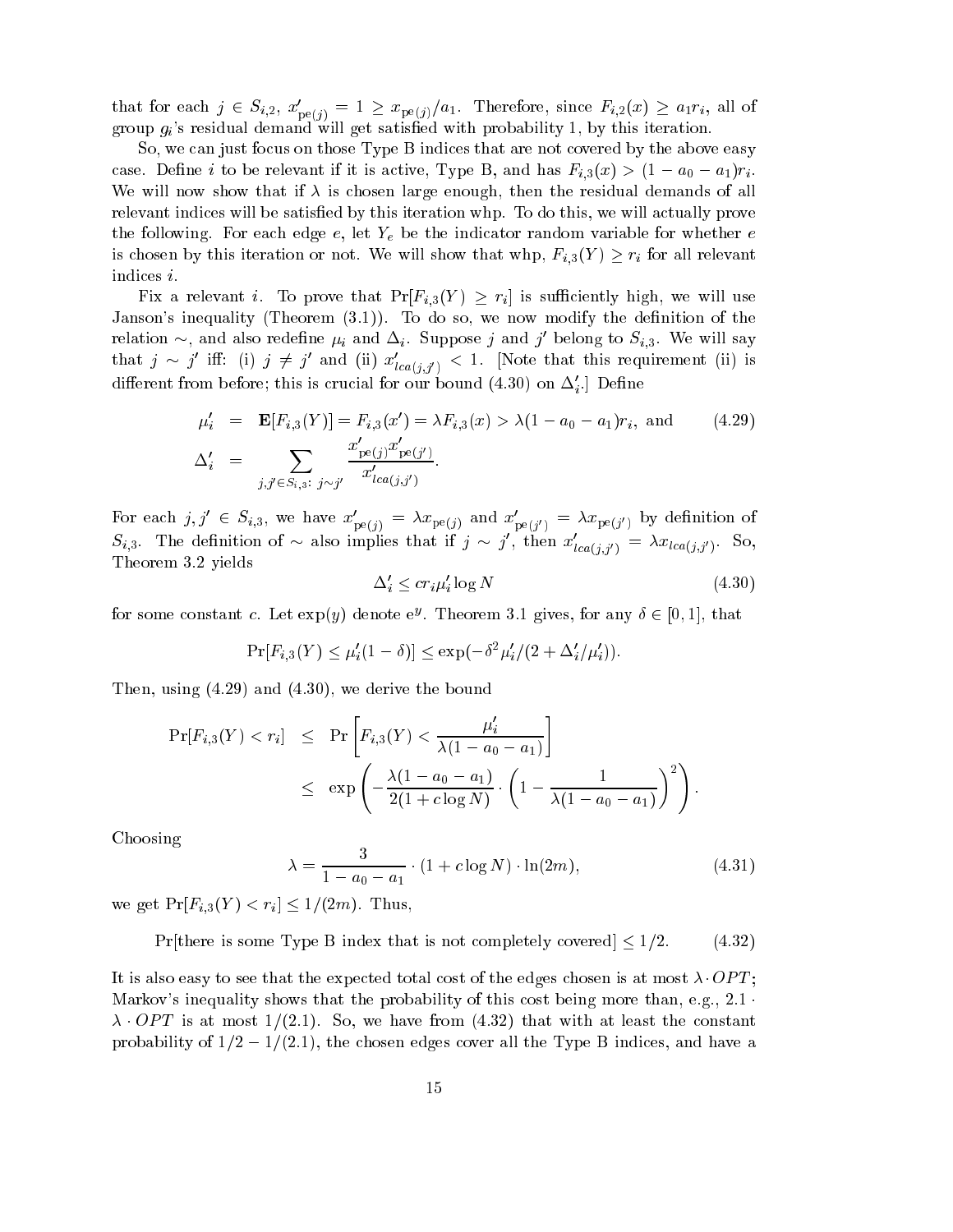total cost of at most 2.1  $\lambda$  OPT. This probability can be amplified to, say,  $1-1/n^2$ by repeating this process  $O(\log n)$  times. Thus, since each "Case II" iteration covers at least an  $(1-z)$  fraction of the currently active indices, at most  $\left[\frac{\ln m}{\sqrt{M}}\right]$  $\cdots$ <sup>m</sup> need to be run, whp. Therefore,

where the total contract from the complete iterations is at most 2:1 iterations in the most 2:1 iterations is a \_\_  $-1$ --. . . . <u>. .</u> . (4.33)

Thus, the total cost is whp at most the sum of the quantities from  $(4.28)$  and  $(4.33)$ .  $\mathbf{v}$  and  $\mathbf{v}$  and  $\mathbf{v}$  and  $\mathbf{v}$  and  $\mathbf{v}$ 

$$
z = \min\left\{\frac{(\log K) \cdot \log(2(\log N) \cdot (\log m) / \log K)}{(\log N) \cdot \log m}, \frac{1}{2}\right\}
$$

though again a more areful hoi
e of the onstants is possible. This ompletes the analysis and gives the following theorem.

Theorem 4.1. There is a randomized polynomial-time approximation algorithm for the covering Steiner problem on trees, which with constant probability produces a solution of value at most  $O(\frac{(\log N) \log^{-m}}{(\log N) (\log^{-m} N)})$  $\log(2(\log N) \cdot (\log m)/\log K)$ ' f

#### Extensions  $\overline{5}$

## 5.1 General metri
s

**Definition 5.1.** A set of metric spaces S over V is said to  $\alpha$ -probabilistically approxi- $\cdots$  substitute a post-off  $\cdots$  ,  $\cdots$  and  $\cdots$  all  $\cdots$  and  $\cdots$  all  $\cdots$   $\cdots$   $\cdots$   $\cdots$   $\cdots$   $\cdots$ and  $(2)$  there exists a probability distribution D over metric spaces in S such that for all  $x, y \in V$ ,  $\mathbf{E}[d_D(x, y)] \leq \alpha d_M(x, y)$ .

Bartal  $[3, 4]$  proved the following theorem.

**Theorem 5.2.** Every weighted connected graph G on n vertices can be  $\alpha$ -probabilistically approximated by a set of weighted trees, where  $\alpha = O(\log n \log \log n)$ . Moreover, we can sample from the probability distribution in polynomial time.

The trees that we get from Bartal's algorithm are not subtrees of the original graph. Only their leaves are the original vertices of  $G$ . To solve the covering Steiner tree problem on a general graph  $G$ , first find a set of trees and the distribution on them that  $O(\log n \log \log n)$ -approximates G. Then pick a tree from the distribution and solve the overing Steiner tree problem approximately on it. Now this solution subtree must be transformed into a subgraph of  $G$ , and this can be done by simply taking the tour that visits all the leaves of the solution tree, as in the lassi
al 2-approximation for the metri TSP. The distan
es in the tree are greater than those in the original graph, so this tour will at most double the cost of the solution tree. The expected cost of this tour is  $O(\rho \log n \log \log n)$  times the optimum, where  $\rho$  is the approximation ratio of the overing Steiner approximation algorithm on trees. By using Markov's inequality, we finally get the following theorem.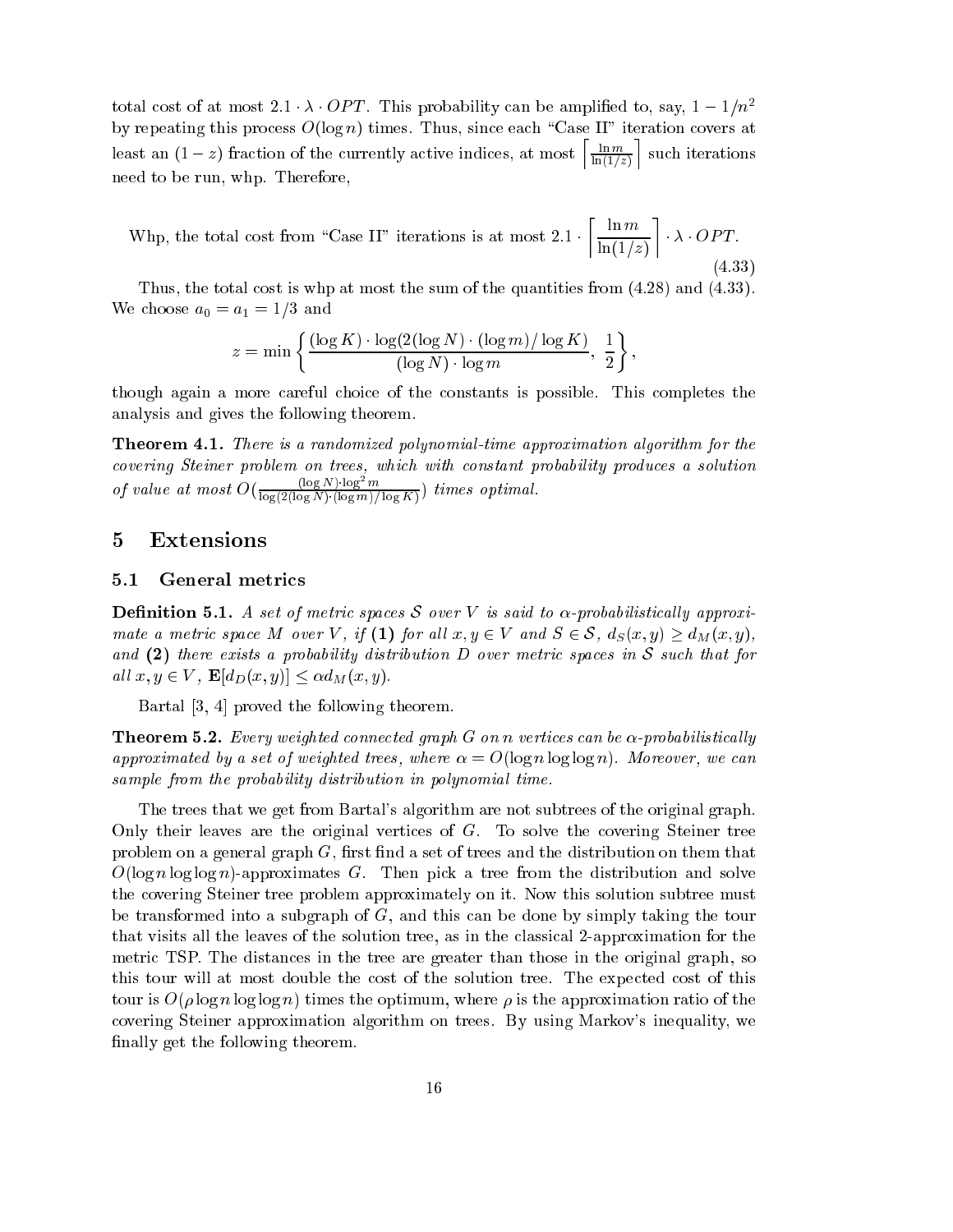**Theorem 5.3.** The algorithm described above with high probability finds a covering Steiner tree of cost  $O(\rho \log n \log \log n)$  times the cost of the optimal tree, where  $\rho$  is the approximation ratio of the algorithm for trees.

A slight improvement of Bartal's result for graphs that ex
lude small minors is presented by Konjevod et al. [17], and can be applied to improve the performance ratio on instan
es of the overing Steiner problem for these lasses of graphs.

Acknowledgements. Thanks to Naveen Garg, Madhav Marathe and Neal Young for helpful onversations. We also thank the referees for their many helpful omments.

- [1] S. Arora and G. Karakostas. A  $2 + \epsilon$  approximation algorithm for the k-MST problem. In Proceedings of the 11th Annual ACM-SIAM Symposium on Discrete Algorithms, pages  $754-759$ , 2000.
- [2] S. Arya and H. Ramesh. A 2.5-factor approximation algorithm for the k-MST problem. *Information Processing Letters*, 65:117-118, 1998.
- [3] Y. Bartal. Probabilistic approximation of metric spaces and its algorithmic appliations. In Pro
eedings of the 37th Annual IEEE Symposium on Foundations of Computer Science, pages 184–193, October 1996.
- $[4]$  Y. Bartal. On approximating arbitrary metrics by tree metrics. In *Proceedings of* the 30th Annual ACM Symposium on Theory of Computing, pages  $161-168$ , 1998.
- [5] A. Blum, R. Ravi, and S. Vempala. A constant-factor approximation for the  $k$ -MST problem. In Proceedings of the 28th Annual ACM Symposium on Theory of Computing, pages  $442-448$ , 1996.
- [6] M. Charikar, C. Chekuri, A. Goel, and S. Guha. Rounding via trees: deterministic approximation algorithms for group Steiner trees and  $k$ -median. In *Proceedings of* the 30th Annual ACM Symposium on Theory of Computing, pages  $114-123$ , 1998.
- [7] M. Charikar, C. Chekuri, A. Goel, S. Guha, and S. Plotkin. Approximating a finite metric by a small number of tree metrics. In *Proceedings of the 39th Annual IEEE* Symposium on Foundations of Computer Science, pages 379–388, 1998.
- [8] G. Even, G. Kortsarz, and W. Slany. On network design problems: fixed cost flow and the overing Steiner problem. manus
ript, May 2001.
- [9] M. Fischetti, H. W. Hamacher, K. Jørnsten, and F. Maffioli. Weighted k-cardinality trees: complexity and polyhedral structure. Networks, 24:11-21, 1994.
- [10] N. Garg. A 3-approximation for the minimum tree spanning k vertices. In Proceedings of the 37th Annual IEEE Symposium on Foundations of Computer Science, pages 302–309, Oct. 1996.